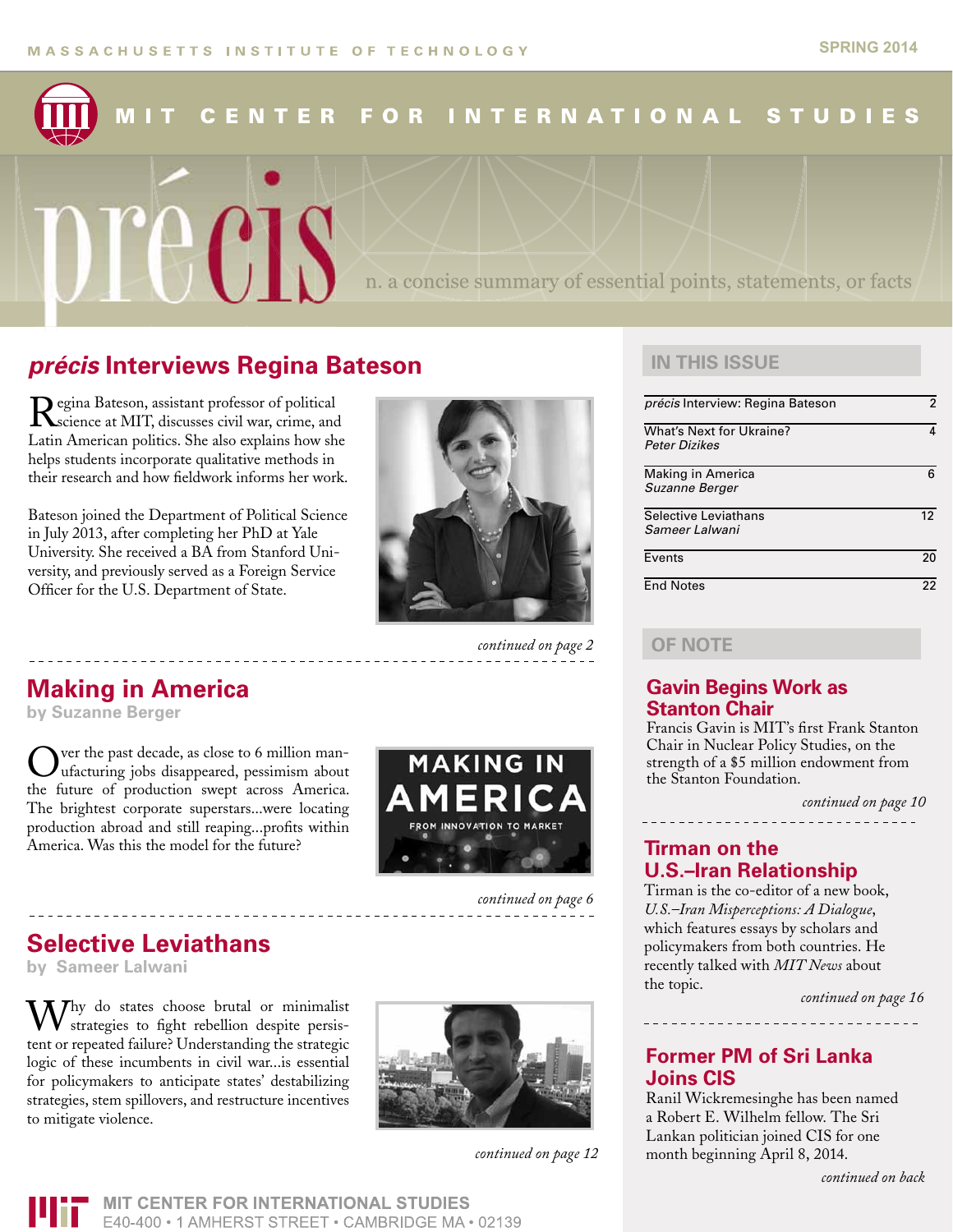## **précis INTER V IEW**



Assistant Professor MIT Department of Political Science



*Regina Bateson Assistant Professor of Political Science, MIT Photo courtesy Stuart Darsch*

**précis** is published twice each academic year in order to familiarize readers with the work of the Center for International studies at MIT. For further information about CIS or précis, please contact:

**Center for International Studies** Massachusetts Institute of Technology 1 Amherst St, E40-400 Cambridge, MA 02139-4307

T: 617-253-8093 cis-info@mit.edu

Richard J. Samuels, *Director* Stephen Van Evera, *Associate Director* John Tirman, *Executive Director* Michelle Nhuch, *précis Editor* Brian Haggerty, *précis Student Editor* Laurie Scheffler, *précis Coordinator* Rebecca Ochoa, *précis Web Coordinator*  *précis***: How did you become interested in civil war, crime, and Latin American politics?**

**RB:** I first became interested in Latin America. I studied abroad in Argentina while in high school, had always taken Spanish, and in college I did an internship in Chile and worked for a professor researching the Salvadoran civil war. Then after college, I joined the Foreign Service. I was interested in going somewhere other than Latin America, like to French–speaking Africa or to Asia. But I knew Spanish very well, and a lot of people in Latin America apply for visas every year, so I got assigned to Guatemala.

In some ways, Guatemala found me as much as I found Guatemala. I did some training in D.C. first, then worked in the U.S. embassy in Guatemala City. It was almost impossible not to become interested in how crime was reshaping daily life there. People around you are constantly victims of crimes, you're often witnessing crimes, and talk of crime is just a national pastime. I also had some pre-existing interests in civil wars and post-conflict reconstruction. So before I arrived, I went on Amazon and ordered every book I could find on the Guatemalan Civil War.

When I got there, I was really interested in traveling around the country and trying to understand what, if anything, the civil war had to do with the explosion of violent crime in post–war Guatemala. I was immediately perplexed when I found that the areas of the country that had been devastated by civil war were also the safest parts of the country today. My assumption was that there was a massive crime problem and that clearly the areas affected by war would be the most violent. I got really interested in this puzzle, and this is the puzzle that drove me to go to grad school. At the time, only a few people were writing about crime in Latin America. And for some reason, people

weren't studying crime as it related to politics. So that's how I got interested in Latin America, crime, and civil wars.

*précis***: This spring, you've been teaching a course on qualitative methods. What do you view as the most important takeaways for students incorporating qualitative methods in their research?**

**RB:** A large part of the class, and what I hope will be most valuable, is gaining actual experience. So the students in the class are doing projects in Cambridge or Boston—finding a research site, negotiating access to the site, visiting regularly, and doing participant observation, interviews, and focus groups. And as the semester has progressed, we've been doing workshop sessions where we all read and evaluate, in detail, students' interview transcripts and their participant observation exercises. My hope is that the practical component of the class will be very useful for students doing fieldwork in the future.

There are always unexpected challenges when you're starting a qualitative research project. So my hope is that students get experience doing those things now when their dissertation research is not on the line. It's funny that we send people out to do fieldwork, by themselves, without any guidance, when they're under a lot of pressure because they have only one year of funding. My hope is that with these initial forays in the field, students can learn from each other's projects, and students will get more comfortable doing types of qualitative fieldwork that might be out of their comfort zone, like getting some experience interviewing people who are strangers, dealing with respondents who are not being forthcoming, and figuring out which questions "work." So the one thing I hope they take away from the class is having some concrete preparation for fieldwork.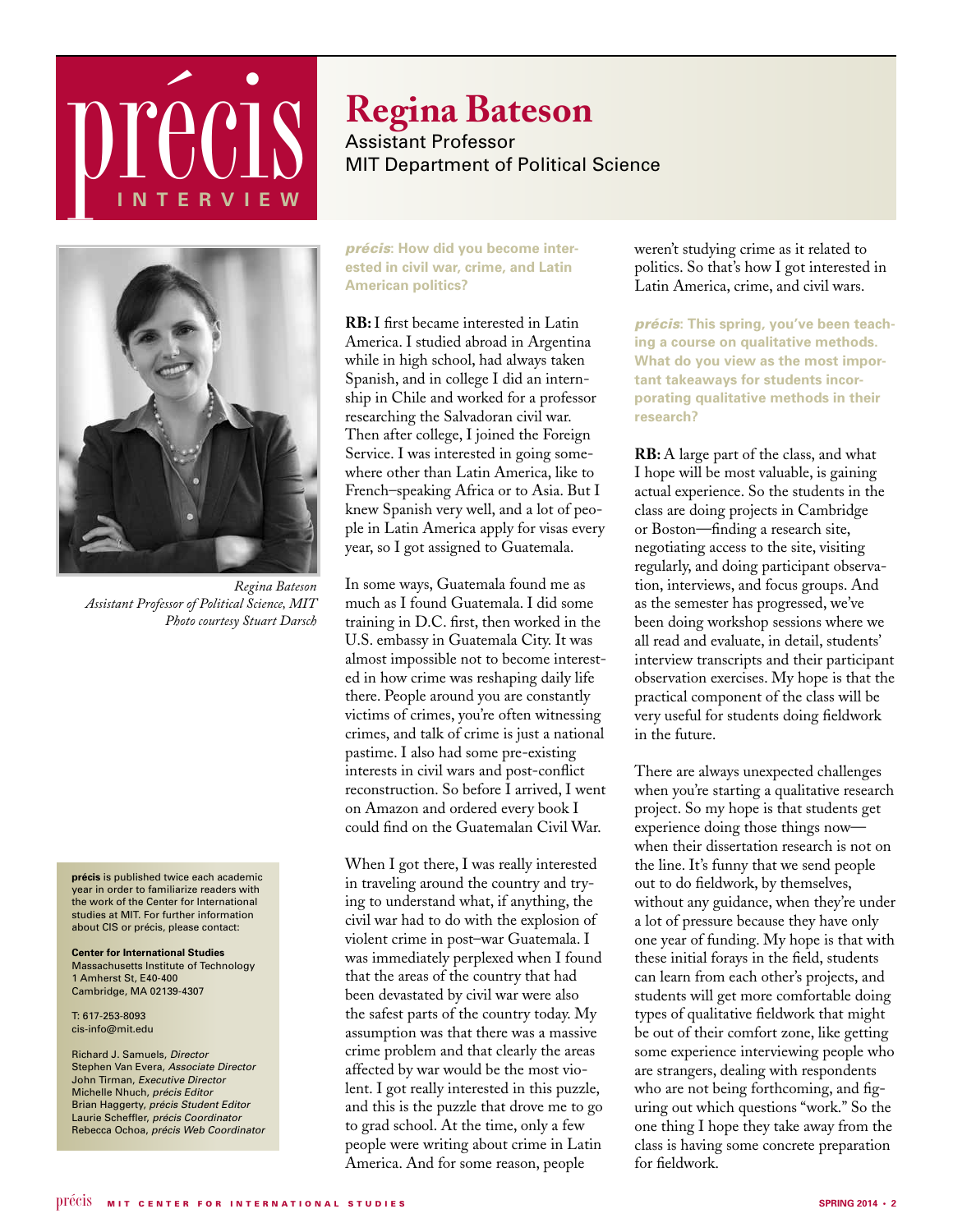*précis***: Tell us a little bit about what you have in mind for the courses you would like to teach next year and in the future.**

**RB:** So far, I like the qualitative methods class a lot and I'm planning to teach it again next spring. In the fall, I plan to teach an introduction to Latin American politics class for the undergrads and to co-teach scope and methods for the graduate students with Rich Nielsen. In the future, in terms of graduate seminars, I've thought about teaching Latin American politics and offering seminars on collective action or on rule of law and politics. I'm also interested in teaching on civil war and conflict, although for the moment that's pretty well covered by the department.

*précis***: In your own work, you've combined in–depth case studies, quantitative analysis, surveys and fieldwork. How, in particular, has fieldwork informed your research?**

**RB:** On methods in general, my approach is to be question driven. So I start with a research question I'm interested in, which usually does not fit neatly with a research design that would be completely ideal for the purposes of causal identification. There is often not a natural experiment available, and for a lot of questions I'm interested in, you can't do field experiments. Plus, there's often a heavy amount of endogeneity. My approach to choosing methods is to try to fit the methods to suit the question and to find the best data that's available, or can be gathered, and move forward from there. I feel that grad students are often paralyzed when they feel they have a perfect question, but don't have the perfect causal identification strategy. But my approach is to just take the best approach you can with the data that's available, and that can be surprisingly successful. I do always have my eyes open for random exogenous shocks that lend themselves to subjects I'm interested in, but I've also done a lot of work on topics where causal identification is messy.

Part of the reason I'm more question driven and empirically driven comes from my fieldwork. I've spent a lot of time in the field, like the internship I did in Chile when I was in college. For the internship, there was a Chilean government ministry working with micro-finance projects for agricultural improvement and production ventures in poor communities across Chile. The projects were failing in this one community, so my internship was to go to this rural community by myself and interview people to find out why the projects weren't working. That was my first real fieldwork experience. When I was in Guatemala, visa interviewing was a bit different, but you do get a lot of experience asking people uncomfortable questions. I also did a lot of traveling, talking to people in the Peace Corps, and people in the communities, to try and find out in an informal way what was going on in terms of crime there.

My dissertation involved a lot of fieldwork and interviewing and participant observation. The thing I think all those things contribute to is motivation. I feel most motivated to pursue a real research question when I see an actual connection to people's lives. And having questions informed from field experience makes subsequent academic work easier. If there's a good fit between your research passions and the things the people you're researching are passionate about, the research is going to be the most productive for everyone. You're going to get buy–in, they'll find it much more rewarding, and the ultimate project is going to be more relevant to them also. So, to me, that's the main way that fieldwork informs my work.

*précis***: How has your work evolved since arriving at MIT? What do you see as the unique opportunities for work on civil war, crime, and Latin American politics at the Institute?**

**RB:** I'm thrilled to be at MIT's political science department. Whenever people from outside ask me how it's going, there's one word I always use, and that's "idyllic." It's the best place in the country to be a junior faculty member, especially working on the topics I work on. I've been very impressed by the collegiality, the size of the department, investments

in the graduate program, and in the courses. There's a lot of communication across subfields, between junior and senior faculty, and among junior faculty themselves—and that's unusual. I've really benefited from the cross-fertilization across subfields. People have very substantive interactions all the time, and that's very exciting. All the faculty members have lunch together on Thursdays, and people actually come!

Also, there's a great community of Latin Americanists and those working on conflict studies. And I really appreciate resources at MIT outside of the department. The Center for International Studies has been very supportive in sponsoring visits by outside speakers and other events, along with the Security Studies Program. And then the Department of Urban Studies and Planning (DUSP) is also a great resource, because they've historically had a strong program in international development and violence in Latin American cities. In the past, I had worked with some of their grad students even before coming to MIT, and those are people I'd like to continue collaborating with in the future.

*précis:* **Turning now to your substantive interests, what steps do you see Guatemala taking in attempting to bring its high level of violent crime under control? Are there any policy implications from your research that the Guatemalan government has been, or should be, adopting?**

**RB:** I should start by saying that the Guatemalan government has made a lot of progress recently in addressing some of the problems related to violent crime in the country. For the last several years, there has been an entity called the Comisión Internacional contra la Impunidad en Guatemala (CICIG) operating in Guatemala (in English, the International Commission Against Impunity in Guatemala). It's a very interesting body—a collaboration between the UN, other international donors, and the Guatemalan government. But it's not a court. It doesn't have the ability to try anyone or punish them, but it functions like an

*continued on page 18*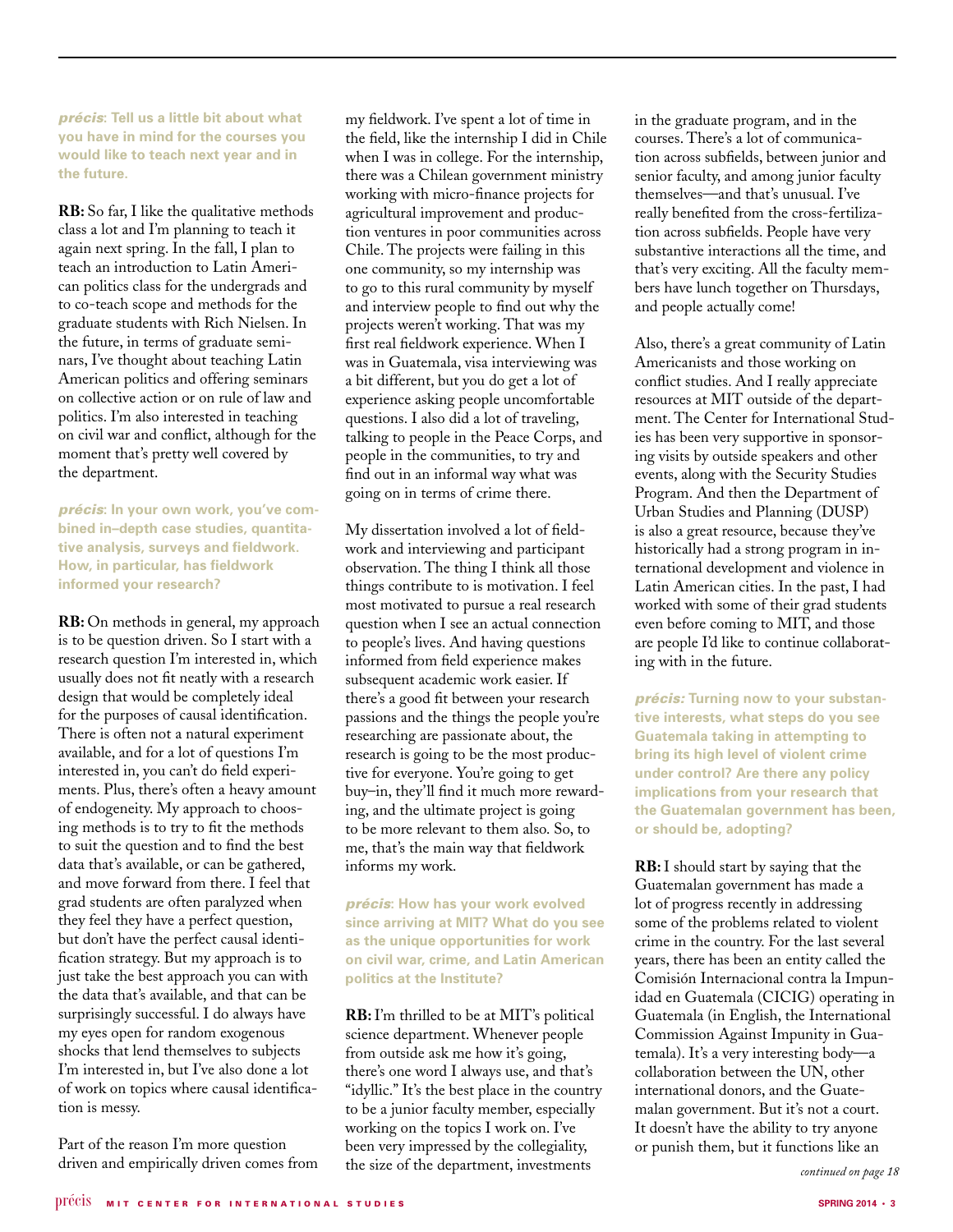## What's Next for Ukraine?

**Peter Dizikes, MIT News Office**

*The Center hosted a Starr Forum "What's Next for Ukraine" on March 14. Guest speakers included John Herbst, Director of the Center for Complex Operations at National Defense University and the former ambassador to Ukraine; Eugene Fishel, Division Chief in the Office of Russian and Eurasian Analysis of the Bureau of Intelligence and Research at the Department of State; Oxana Shevel, Associate Professor of Political Science at Tufts University; and Carol Saivetz, Research Affiliate at MIT Security Studies Program. Chairing the discussion was Barry Posen, Director of the MIT Security Studies Program and Ford International Professor of Political Science.* 



Pro-Russian protesters in Donetsk, March 8, 2014. *Courtesy Wikipedia Commons*

The political conflict between Russia and Ukraine continues to evolve rapidly: On Sunday, citizens in Crimea voted to secede from Ukraine and become part of Russia—a referendum other countries have said they will not recognize.

A group of experts on the region suggested during a public forum at MIT on Friday that the path forward is fraught with hurdles for everyone, not just Western leaders trying to impede Russia's attempts to annex Crimea.

"There is considerable room for miscalculation all the way around," said Eugene Fishel, division chief in the Office of Russian and Eurasian Analysis in the U.S. State Department's Bureau of Intelligence and Research.

While Western leaders are scrambling to find a way to limit Russia's actions, some of the panelists suggested that Russia could incur serious long–term costs from economic sanctions or reduced access to capital. Meanwhile, other former Soviet republics could become wary of their giant neighbor's ambitions.

The event—"Ukraine: What's Next?"—was part of the Starr Forum series of public discussions hosted by MIT's Center for International Studies. Barry Posen, the Ford International Professor of Political Science, and director of MIT's Security Studies Program, moderated the panel.

### **What Is Next?**

Crimea has deep linguistic and social ties to Russia, but is geographically contiguous with Ukraine. Russian President Vladimir Putin has asserted that the Russian–speaking population in Crimea has been put at risk by radical groups in Ukraine; in recent weeks, Russian troops have massed along the Ukrainian border. For its part, Ukraine has little military capacity to wield in its own defense.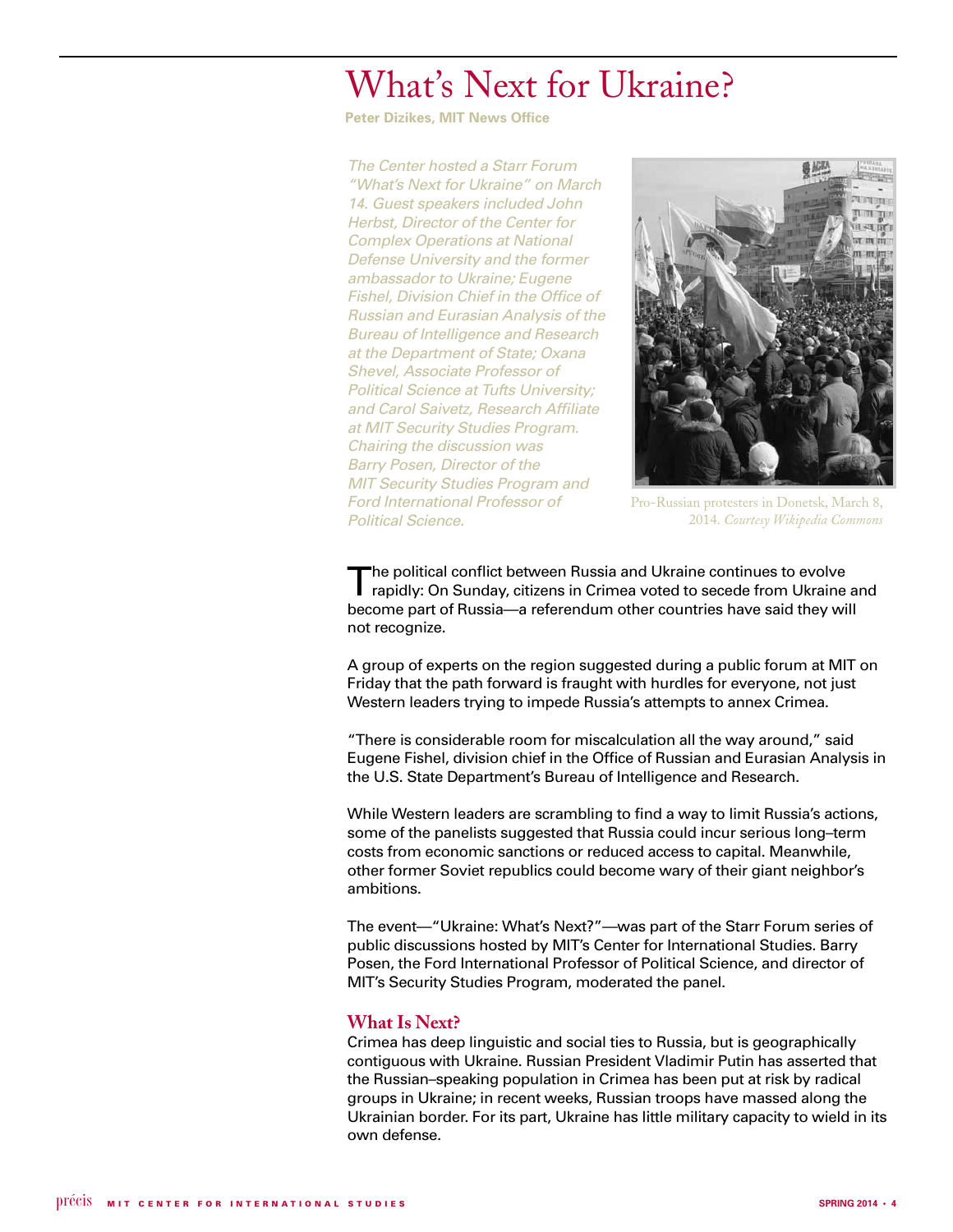Western governments, including that of U.S. President Barack Obama, have weighed imposing various kinds of economic sanctions against Russia and its ruling elite as a means of limiting Russian actions. However, America's clout may be limited.

"Any [U.S.] sanctions, while useful, will not be nearly as persuasive as European sanctions," said John Herbst, who served as the U.S. ambassador to Ukraine from 2006 to 2009. After all, Herbst noted, many of Russia's financial dealings are with European countries, and high–level Russian political leaders and businesspeople have more of their assets in Europe.

But other panelists thought that sanctions could impose a steep long-term cost on Russia.

"I think it's very costly to Russia in the long run," said Carol Saivetz, a scholar of Russian policy and a research affiliate at MIT's Security Studies Program, referring to the threat of economic sanctions and the prospect of capital flight. Recent movements of Russian financial markets, Saivetz added, shows there are "economic costs even from fear of what the crisis might bring."

Saivetz also suggested that nearby countries might ask themselves, "Is this a sign for the future?" On the one hand, she said, "I don't think Putin wants to re–create the Soviet Union." But she added that Russian leaders appear to have a "fear of people power," and also appear to blame the West "for the so–called colored revolutions" in numerous countries, including Ukraine, in recent years.

The current conflict was triggered, in part, by the events of last November, when public protests broke out in Ukraine after then–president Viktor Yanukovych declined to sign a political agreement with the European Union. Protests continued in 2014, causing Yanukovych to depart office, with new elections scheduled for May.

Whatever the response of Western countries to the events in Crimea, Fishel said, the idea of one European country wresting territory from another should give observers pause in considering the larger geopolitical trajectory of the region.

"I don't think we … understand the full impact of what Russia is doing to Ukraine right now," Fishel said.  $\blacksquare$ 

*Reprinted with permission of MIT News.*

*"Any [U.S.] sanctions, while useful, will not be nearly as persuasive as European sanctions," said John Herbst, former U.S. ambassador to Ukraine.*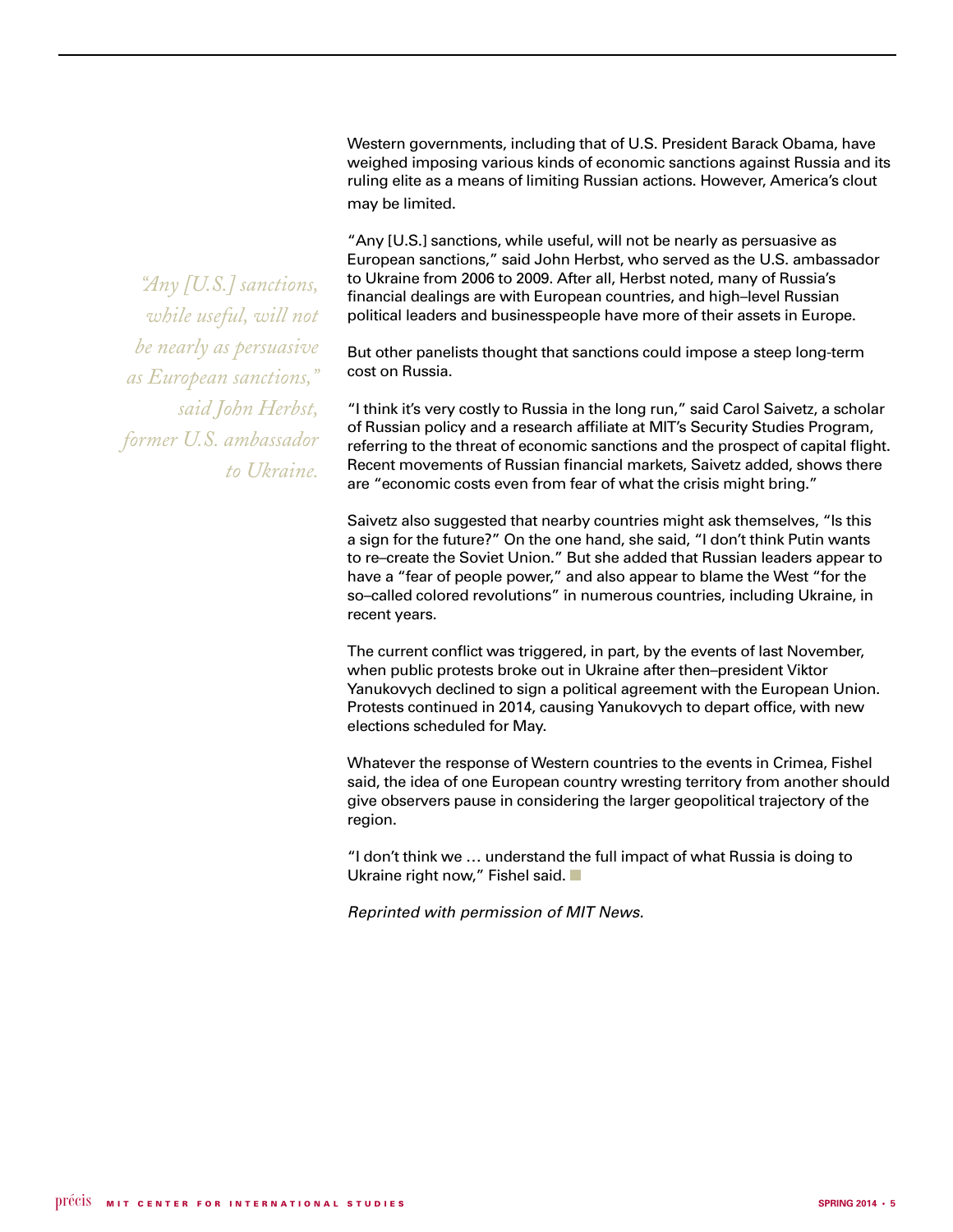## Making in America: From Innovation to Market

**Suzanne Berger**



*Suzanne Berger is Raphael Dorman-Helen Starbuck Professor of Political Science. She co-chairs the new Production in the Innovation Economy project. Photo courtesy Stuart Darsch*

ver the past decade, as close to 6 million manufacturing jobs disappeared, pessimism about the future of production swept across America. The brightest corporate superstars, like Apple, were locating production abroad and still reaping the lion's share of profits within the United States. Was this the model for the future? In emerging technology sectors, like batteries and solar and wind power, even when the start–ups were created in the United States out of U.S. innovations, commercialization of the technology was taking place abroad. What could Americans do to leverage their strengths in new science and technology to rebuild a dynamic economy? Would production capabilities at home be needed to capture the flow of benefits from invention and entrepreneurship? Which capabilities? And how could they be created and sustained?

### **The MIT Production in the Innovation Economy Project**

At the end of the 1980s, MIT president Paul Gray had asked faculty members from across the Institute to analyze the causes of slow productivity growth in the United States. *Made in America* (1989) became a landmark in public debates about the U.S. economy.1 With that legacy in mind, MIT president Susan Hockfield in 2010 launched the MIT Production in the Innovation Economy (PIE) research group. Twenty faculty members and a dozen students joined. Its findings are reported in two recent books: Suzanne Berger and the MIT Production in the Innovation Economy Taskforce, *Making in America: From Innovation to Market* and Richard Locke and Rachel Wellhausen, editors, *Production in the Innovation Economy*. The objective was to analyze how innovation flows from ideas through production into the economy. Innovation is critical for economic growth and for a vibrant and productive society. The question was: What kinds of production do we need—and where do they need to be located—to sustain an innovative economy?

There are many reasons to worry about American manufacturing. Even though the U.S. share of world manufactured output has held fairly steady over the past decade, this reflects good results in only a few industrial sectors. In high-tech sectors the output of U.S. high–tech manufacturing is still the largest in the world but the U.S. share of this world market has been declining. Jobs are another huge concern. Manufacturing jobs were once especially valuable for workers and middle-class opportunity because they paid higher wages with better benefits than other jobs available to people with highschool education or less. National security is also linked to manufacturing through the procurement of new weapons and the maintenance and replacement parts for old equipment still in service. The disappearance of many suppliers creates greater dependence on foreign firms.

Across the entire industrial landscape there are gaping holes and missing pieces. Resources like training, collaboration between firms and universities, qualified suppliers, industrial consortia, and technical research centers are essential complements to the in–house capabilities of firms. The abundance of such resources distinguishes a fertile industrial ecosystem from a depleted and arid regional system. Today across much of the United States, small and medium-sized companies operate with only the resources they generate internally. Outside of such places as Silicon Valley, Austin, Texas, and Cambridge, Massachusetts, the industrial ecosystem cannot support the rate of innovation to market needed for a dynamic U.S. economy.

Over the past thirty years, national borders have opened to freer flows of ideas, goods, services, capital, and production. For many goods and services, international manufacturing contractors bring innovation into production. U.S. innovators have unprecedent-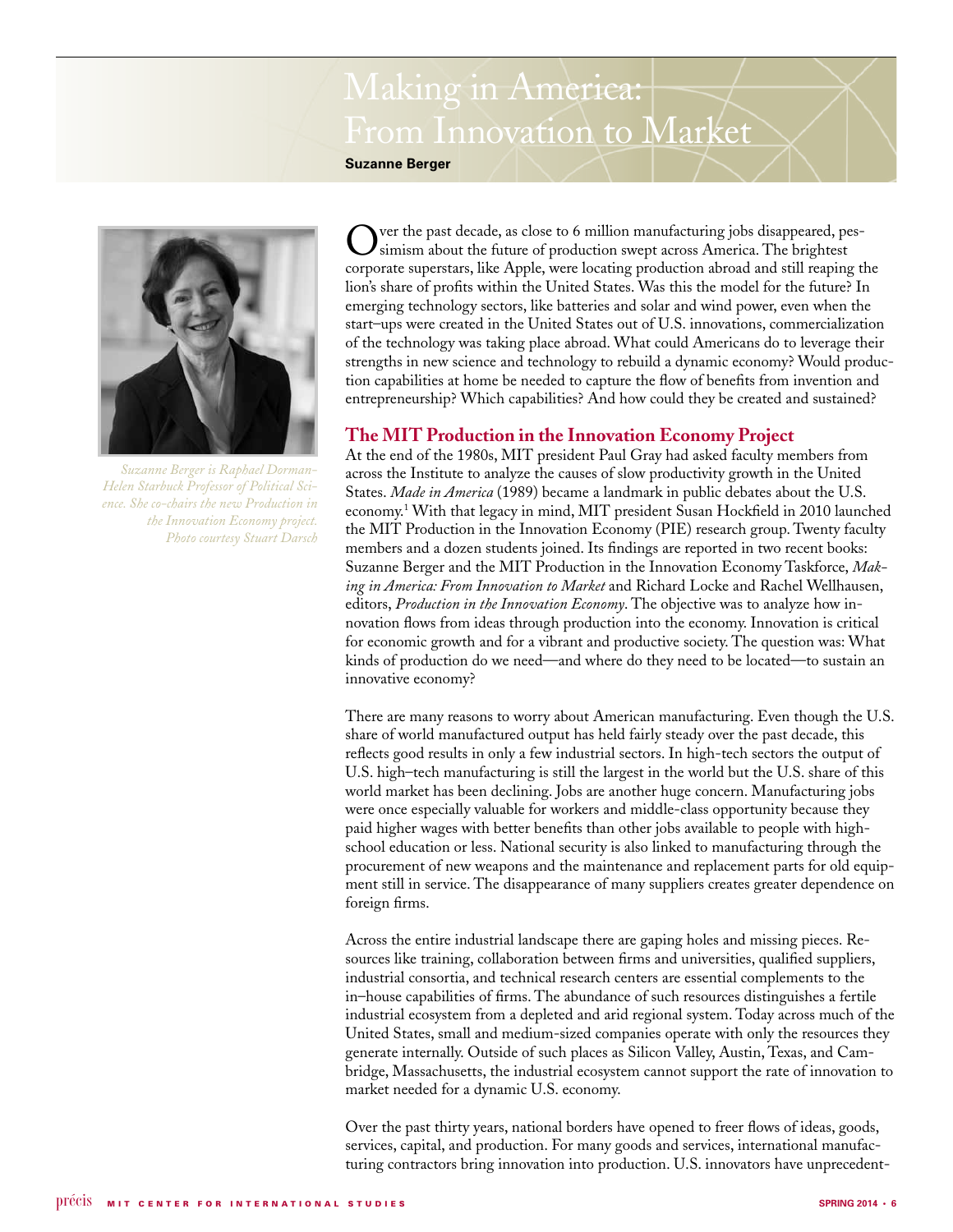

Making in America*, by Suzanne Berger. The excerpt was reprinted with permission from the author.*

*"With the interviews and analyses we have now carried out, there is a clearer picture of what takes place within the black box of American manufacturing innovation and commercialization."*

ed opportunities to utilize production facilities that they do not have to build themselves. For the first time in the history of the industrial world, innovators in developing economies can connect with partners and suppliers at home and abroad and leap to niches close to the technological frontier.

But there are long-term risks in these relationships that go beyond the loss of proprietary knowledge and trade secrets. The danger is that as companies shift the commercialization of their technologies abroad, their capacity for initiating future rounds of innovation will be weakened. That's because much learning takes place as companies move their ideas beyond prototypes, demonstration, and pilot production into commercialization. Learning takes place as engineers and technicians on the factory floor come back with their problems to the design engineers and struggle with them to find better resolutions; as tacit knowledge is converted into standardized and codified processes; as end–users come back with complaints that need to be fixed. When production moves out, the terrain for future learning—and for profits and jobs—shrinks. Looking even further down the food chain beneath the companies to the laboratories that generate innovations in the first place, we saw reasons to fear that the loss of companies that can make things will end up in the loss of research that can invent them.

The PIE research basically asked one big question: what are the production capabilities here and abroad that contribute to sustaining innovation and realizing its benefits? We looked at innovation in products, in processes, in combinations of products and services; at innovation in start-ups, in large multinationals, in Main Street small and medium– sized manufacturers, in European and Asian partners and competitors, in hotspots for new technologies, like the biotech cluster of Cambridge, Massachusetts, in traditional manufacturing country, like Ohio, and in new manufacturing areas in the Southwest, in Arizona, in China, and in Germany.

We tried to identify the processes by which innovation comes to market by tracing all the steps that a firm takes to procure the capital, labor, facilities, and expertise that are required to commercialize a new product and service. For this, we carried out much of the research in firm–level interviews. NSF statistics for 2006–08 report that 22 percent of all U.S. manufacturing firms had "a new or significantly improved product, service or process" but we really did not know what they were doing or how they were doing it. $2$ With the interviews and analyses we have now carried out, there is a clearer picture of what takes place within the black box of American manufacturing innovation and commercialization.

Even revolutionary technologies take long to commercialize. It took DuPont ten years to develop lab discoveries in polymers into full–scale nylon production in 1940. Today, as discoveries move along equally lengthy trajectories toward the market, we need to learn whether in-house manufacturing or manufacturing at a nearby contractor or manufacturing anywhere in the world does better or worse in accelerating the passage from lab to customer; whether ownership of manufacturing alters the distribution of benefits; and who learns what in the process and is in the best position to apply it to bringing the next discovery to life in the world. The interviews carried out in start-ups, Main Street manufacturers, and Fortune 500 companies, the skills survey of manufacturing establishments, and the scan of advanced manufacturing technologies that are on the near horizon have all informed the analysis and policy recommendations in the two PIE books.

### **The Great Transformation**

From the 1980s on, the large corporations that had long dominated American manufacturing began to shed many of their business functions from R&D and design through detailed design to manufacturing and after-sales services.3 Financial markets pressed companies to focus on "core competences." By 2013 very few large American companies *continued on next page*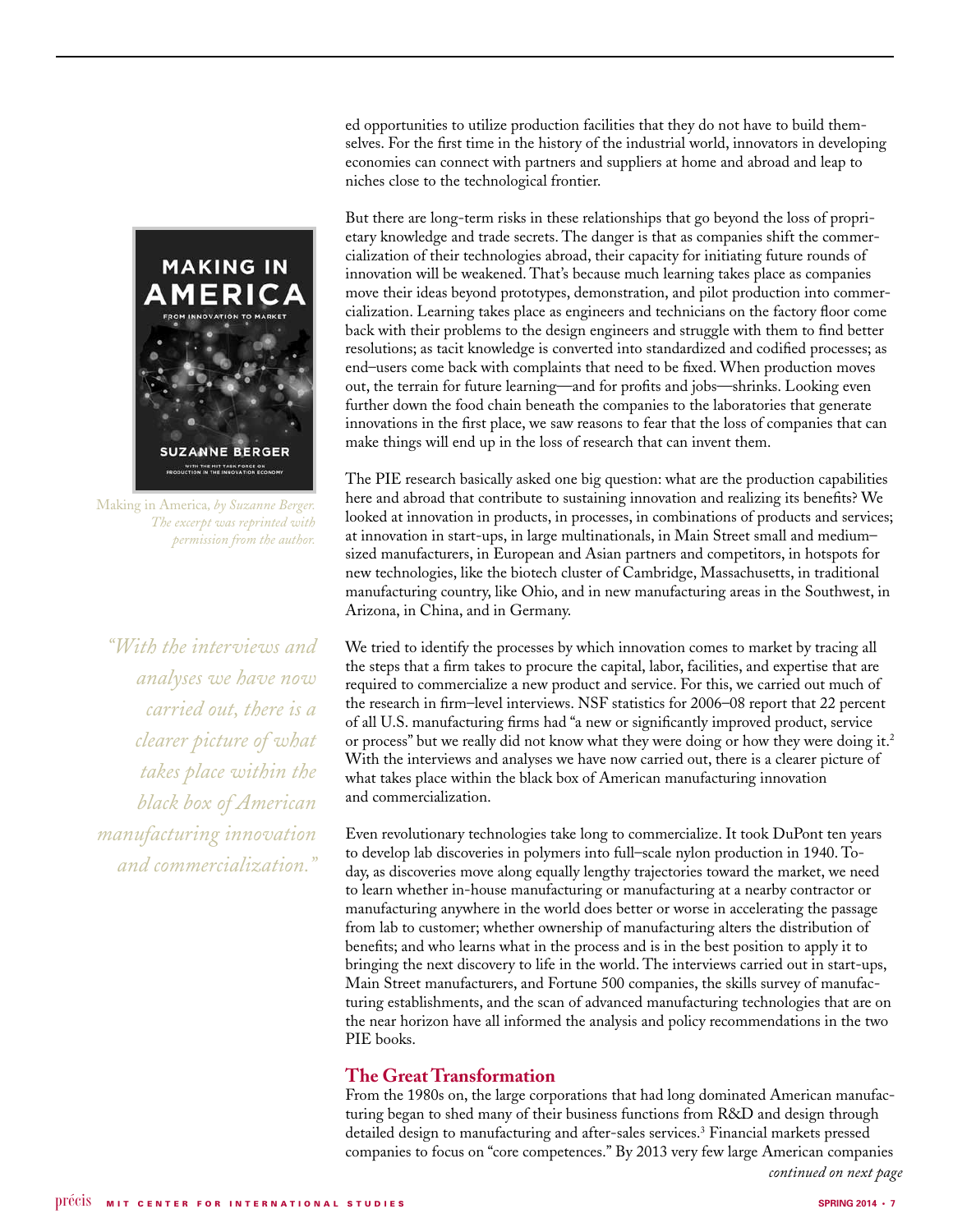### Making in America: From Innovation to Market *continued from previous page*

remain with vertically integrated structures. First among the business functions that companies moved out of their own corporate walls was manufacturing—because that produced reductions in headcount and in capital costs that stock markets immediately rewarded. Advances in digitization and modularity in the 1990s made it possible to carry out this strategy and to outsource production to manufacturing subcontractors like Flextronics and Jabil and eventually to foreign suppliers and contractors like Taiwan Semiconductor Manufacturing Company, Quanta, and Foxconn.

•Vertically much of the manufacturing workforce. Long job tenure meant companies could recover their investment in training over the course of an employee's career. Today, American manufacturing firms are on average smaller, and have fewer resources. They do not employ workers for life. They cannot afford to, or, in any event, do not, train. How do we educate the workforce we need?

•Vertically integrated enterprises like AT&T used to support long–term basic research in centers like Bell Labs. As corporate structures shrank, basic research was drastically cut, and these centers disappeared. Corporate R&D is now far more tightly linked to the near-term needs of the business units. When innovation grew out of large firms, they had the resources to scale up to mass commercialization. Today, when innovation emerges in start-ups or university or government labs, where does finance for scale–up come from beyond the initial years of venture funding?

•Big American corporations in effect provided public goods through spillovers of research, training, diffusion of new technology to suppliers, and pressure on state and local governments to improve infrastructure. These spillovers constituted "complementary capabilities" that others could draw on, even if they had not contributed to creating them. As these "complementary capabilities" dried up, large holes in the industrial ecosystem have appeared.

The PIE research identified these holes in the industrial ecosystem—or market failures—as the single most challenging obstacle to creating and sustaining production capabilities in the United States that enable innovation to come to market. These gaps in the industrial ecosystem have been hollowed out by the disappearance of suppliers under pressure from global competition and by the disappearance of local capabilities that large corporations once provided as part of their own business operations. When new inputs are needed, like different skills, financing, and components, firms cannot efficiently produce all of them in–house. Even start–up companies with great novel technologies and generous venture backing cannot do it alone, we found. They need suppliers, qualified production workers and engineers, expertise beyond their own. Mid–sized manufacturers find little beyond their own internal resources when they develop new projects. They're "home alone." This environment is far different from that of the German manufacturers we interviewed, who are embedded in dense networks of trade associations, suppliers, technical schools, and applied research centers all within easy reach.

### **What's to Be Done?**

The PIE research points to one urgent objective for U.S. policy: rebuilding the industrial ecosystem with capabilities that firms from multiple sectors could combine with their own when they try to bring new ideas into the market. The mechanisms through which these public goods could be created involve coordination among private and public actors. In such initiatives, a private company or a public institution performs a convening function. The initiative usually starts with the "convenor" putting new resources on the table for use by others on condition that they too contribute to the pot. One well-known example is the SEMATECH Consortium that the semiconductor manufacturers and equipment makers formed in 1987 with financing initially from the federal government and today from industry and New York state. In Ohio, a company we studied was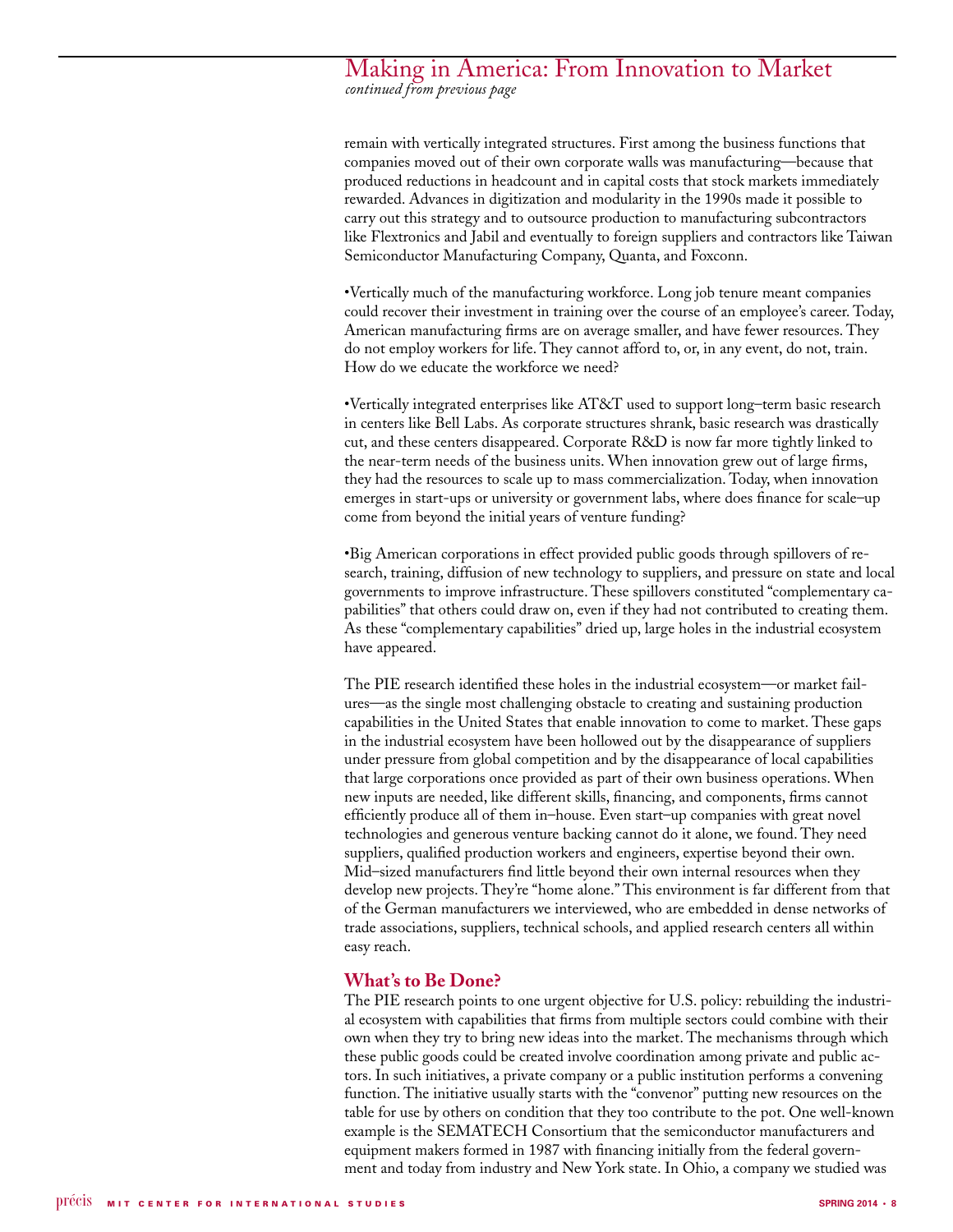a convenor when it moved its coating laboratory and personnel into a local university and offered other companies the opportunity to use the facilities if they, too would contribute to its operation. New degree programs were also created at the university. We found cases in which a public intermediary provides coordination. In Springfield, Massachusetts, when a machining trade association faced a shortage of skilled workers as the result of the closing of large local companies that had previously trained apprentices, it approached the Regional Employment Board, which brought firms together with vocational high schools and community colleges to sponsor new training.

The first National Manufacturing Innovation Institute, the National Additive Manufacturing Innovation Institute (NAMII) in Youngstown, Ohio, offers companies, universities, and government agencies a way to distribute and reduce the risks of investing in 3D printing technologies. When gains from innovation are significant but distributed thinly across many firms, it's unlikely that any single one of them will invest enough to bring it to life. NAMII offers potential ways to induce collaboration and spread its risks.

Many cases of coordination we examined are recent, so we do not know which will work. If they have a real chance, it's because what's held manufacturing in the United States in the last resort—even as so much turned against it—was the advantage firms gain from proximity to innovation and proximity to users. Even in a world linked by big data and instant messaging, the gains from colocation have not disappeared. If we can learn from these ongoing experiments in linking innovation to production, new streams of growth can flow out of industrial America.

### REFERENCES

1 Michael L. Dertouzos et al., *Made in America: Regaining the Productive Edge* (Cambridge, MA: MIT Press, 1989).

2 National Science Board, "Science and Engineering Indicators 2012."

3 See a fuller account of these changes in Suzanne Berger and MIT Industrial Performance Center, *How We Compete: What Companies around the World Are Doing to Make It in Today's Global Economy* (New York: Currency Doubleday, 2005).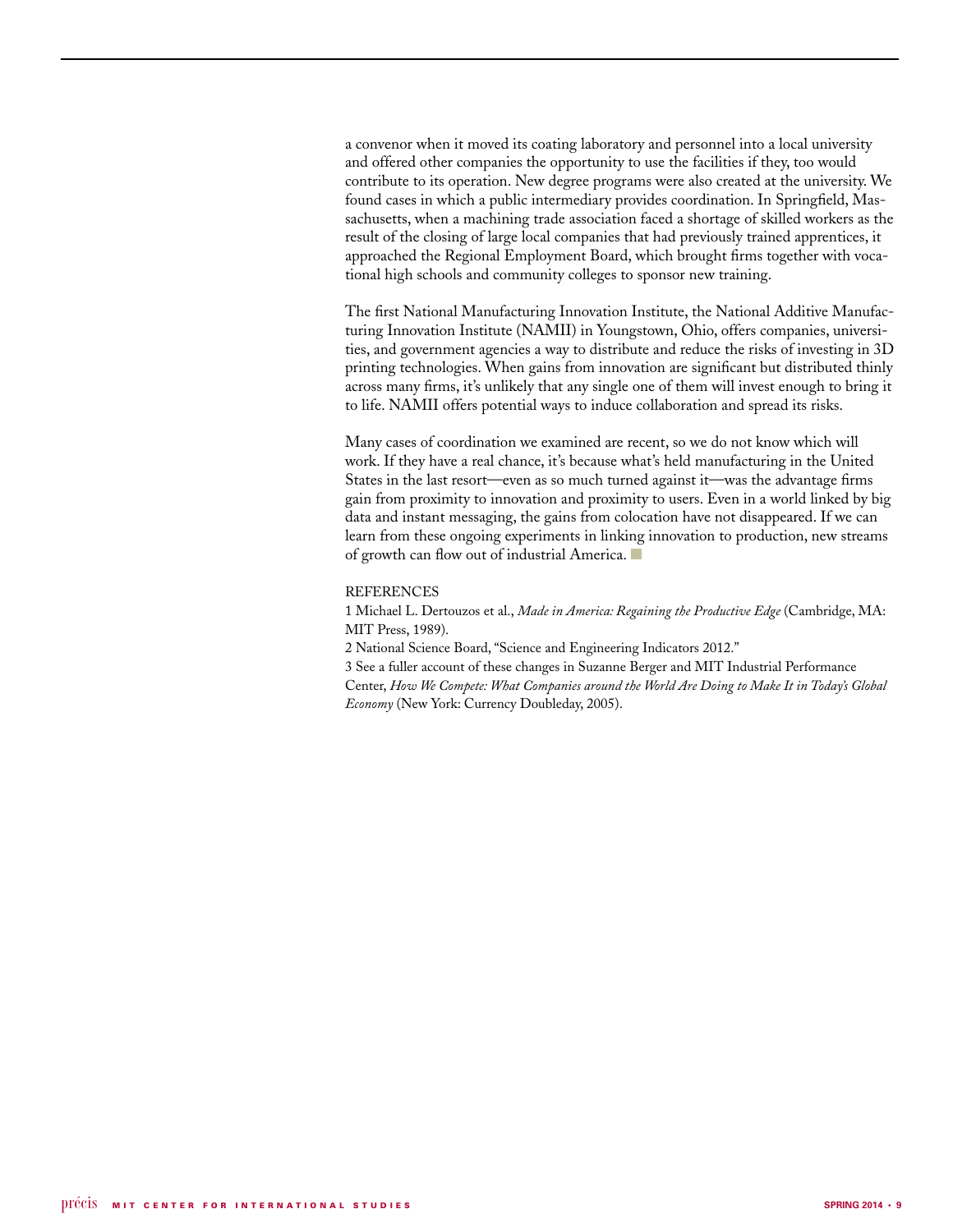## Gavin Begins Work as First Frank Stanton Chair

**by Peter Dunne, Political Science** 

**Politics has been part of human culture,** and the subject of scholarly inquiry, for millennia. But only 70 years have passed since the epochal arrival of nuclear weapons, and our understanding of nuclear proliferation, deterrence, and arms control, and their complex relationships with traditional political issues, is still a work in progress.

The Department of Political Science and its interdisciplinary Security Studies Program (part of the Center for International Studies) have been deeply engaged with these topics since the 1970s. 2014 marks a major extension of this engagement, with the appointment of Francis Gavin as the first Frank Stanton Chair in Nuclear Policy



*Francis J. Gavin is the first Frank Stanton Chair in Nuclear Security Policy studies and Professor of Political Science at MIT. Photo courtesy Stuart Darsch*

Studies, on the strength of a \$5 million endowment from the Stanton Foundation.

"We're in a renaissance of nuclear studies now, and MIT is at the center of it—a majority of the scholars whose work I most admire have come from this program," says Gavin, who joins the Institute after 14 years at the University of Texas at Austin, where he launched and led the Robert S. Strauss Center for International Security and Law and served as the first Tom Slick Professor of International Affairs at the Lyndon B. Johnson School of Public Affairs.

"The Security Studies Program brings together scientists and the engineering community; military people who have to deal with the realities of command and control, custody, and training; and people who worry about diplomacy and the politics that surround it," Gavin says. "It's a truly interdisciplinary environment, and it makes me feel like a student all over again."

Gavin earned PhD and master's degrees from the University of Pennsylvania, a master's degree from Oxford, and a bachelor's degree from the University of Chicago, and he has held numerous fellowships, including posts at Harvard's Kennedy School of Government and Center for International Affairs and a senior research fellowship at the Nobel Institute in Norway. He began work at MIT in January, and he is planning to teach graduate and undergraduate classes on nuclear politics and history and on international security and U.S. foreign policy.

He is also eager to encourage and facilitate "research that has true policy relevance—on front–page issues like Iran and North Korea," he says. "Our scholarship can help policymakers create better policies." To this end, he hopes to connect MIT with the Strauss Center's Nuclear Studies Research Initiative,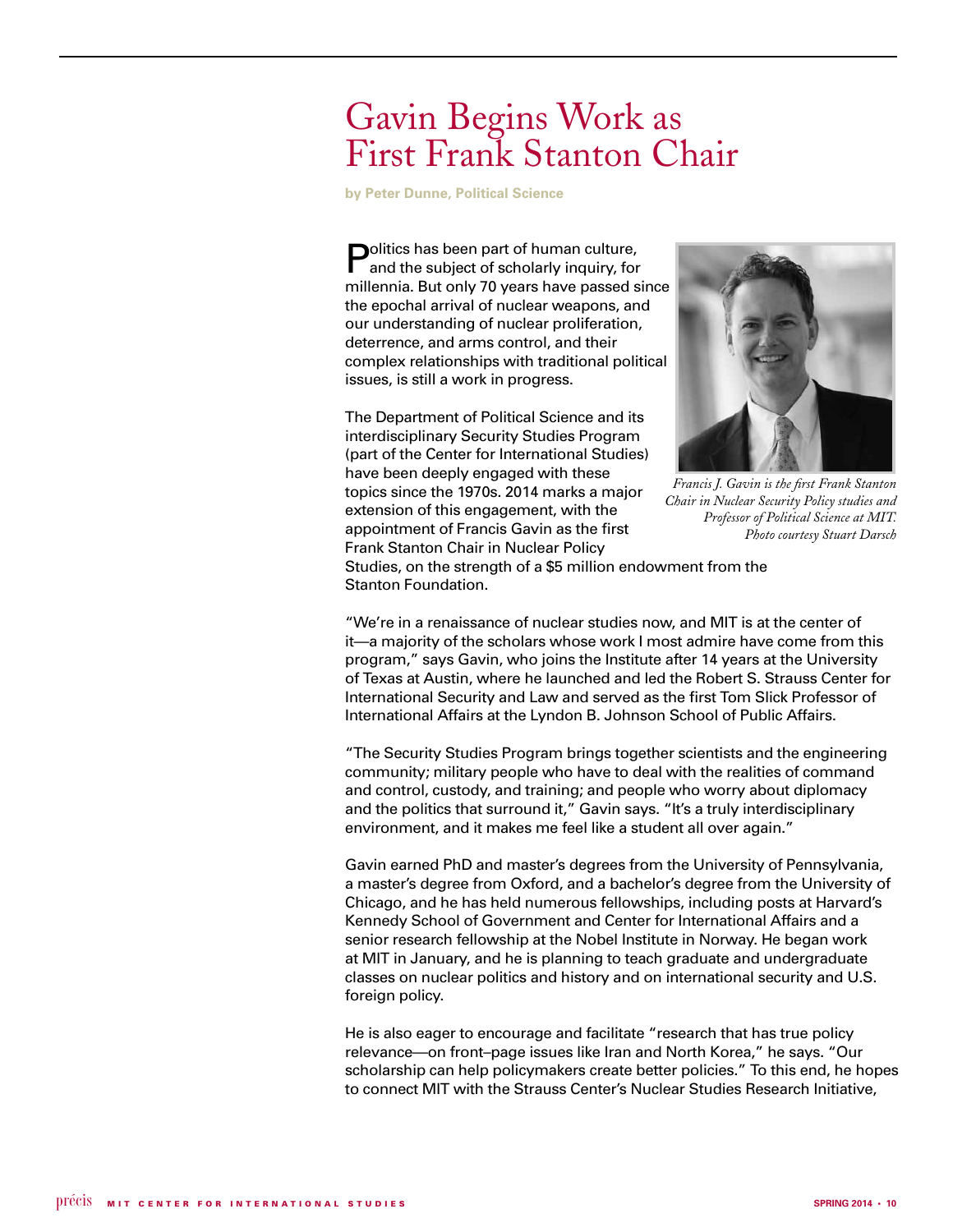which fosters collaboration among historians, political scientists, and policymakers.

The new chair honors distinguished CBS executive Frank Stanton, who was introduced to nuclear issues while serving on a presidential panel in 1954. Stanton's assignment was to develop a plan for maintaining national and international communications following a nuclear attack.

"The Stanton Foundation has provided incredible opportunities to develop better understanding of nuclear dangers, not just for me but for senior scholars at other universities, and for younger scholars with their fellowships," Gavin says.

The appointment of Gavin is somewhat unconventional, as he is a historian by training rather than a political scientist. "I don't know that there's another political science department in the country that would do that; it shows why MIT is such an extraordinary place," says Gavin, whose recently published "Nuclear Statecraft: History and Strategy in America's Atomic Age" draws on years of research into declassified archival documents to challenge conventional assumptions about how U.S. nuclear policy was developed.

"There was a sense among many of the great thinkers that the larger issues of nuclear dynamics were resolved 40 years ago," says Gavin, "but they weren't, and still aren't, and probably won't be. Wrestling with complex technical issues is often a challenge in the policy world and in a democracy, whether it's the National Security Agency, cyber warfare, or nuclear technology. It's important to understand the technology, but also to understand that everything is done in a political context, and frankly, it's the political context that matters more—politics always trumps technology."

With this in mind, Gavin says he hopes to expose students and researchers to the historian's thought process and methods, including quantitative and formal tools. "I'm convinced that to understand international politics, you have to understand history and think historically," he says. "What's so gratifying is that everyone in the department seems to agree, and that's rare. It's a big part of why this is my dream job—having the smartest colleagues and the best grad students, working in a friendly, collaborative organizational culture, and living in an area that's a Hollywood for  $intellectual life."$ 

*Reprinted with permission of MIT News.*

*"I'm convinced that to understand international politics, you have to understand history and think historically," says Gavin. "What's so gratifying is that everyone in the department seems to agree, and that's rare."*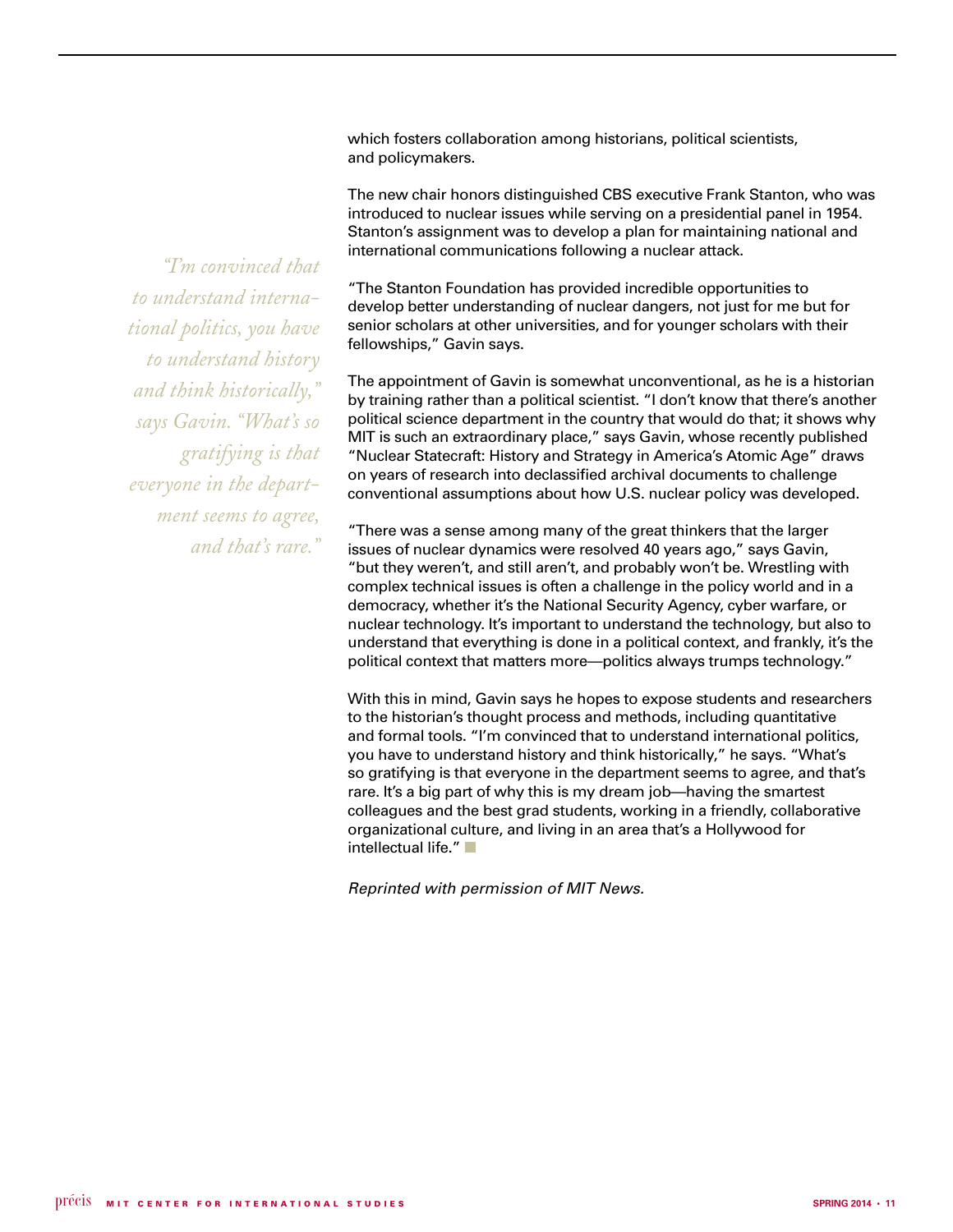## Selective Leviathans: *Explaining State Strategies of Counterinsurgency and Consolidation* **by Sameer Lalwani**



*Sameer Lalwani is a PhD candidate in political science at MIT where he is an affiliate of the Security Studies Program.* 

In the second half the twentieth century, civil wars eclipsed inter-state war as the "far greater scourge" in terms of death toll, duration, and occurrence and with it, a host greater scourge" in terms of death toll, duration, and occurrence and with it, a host of new conflict puzzles emerged.<sup>1</sup> One puzzling feature is that many states seem to defy normative, political, or strategic incentives and choose costly, heavy-handed, counterinsurgency methods, producing high levels of violence and civilian casualties.<sup>2</sup> Recent work finds that only 11% of 20th century counterinsurgency campaigns sought to protect civilians,<sup>3</sup> and even incumbents that provided the model for Western counterinsurgency doctrine regularly departed from strategies of minimal force.A separate but related puzzle is the seemingly casual, haphazard, and limited manner with which states go about fighting rebellion, evidenced by the high number of civil conflicts left as "draws"<sup>5</sup> or with enduring "low-activity," particularly in Asia.<sup>6</sup> While outcomes are generally murky, states will often persist with costly, unsuccessful strategies. *Why then do states choose brutal or minimalist strategies to fight rebellion despite persistent or repeated failure?* Understanding the strategic logic of these incumbents in civil war—like when they escalate and when they under react—is essential for policymakers to anticipate states' destabilizing strategies, stem spillovers, and restructure incentives to mitigate violence.

Due to limited prior work on the subject, my research seeks to explain why states choose a certain *type* of strategy to fight rebellion. I argue that strategy is shaped by a core-periphery relationship prior to rebellion—that is, between the state's geopolitical core and the contested region, as well as between the state elites and the identity group rebelling.

### **Conceptualizing Counterinsurgency Strategies**

The first step of this project was to theorize types of strategy or the range of values an incumbent's counterinsurgency strategy can take on. Much of current work focuses on *whether* states fight rather than *how*<sup>7</sup> or by treating all incumbent counterinsurgency strategies the same.<sup>8</sup> But the persistence of the empirical puzzles described earlier suggests more than one approach to fight rebellion, a variation found not only between states but also within states.

Based on a review of military strategy, counterinsurgency, and numerous cases of strategy—the level of strategy—the level of effort invested and the level of violence employed<sup>9</sup>—and from high/low combinations of these two dimensions, I derived four ideal type strategies: attrition, population security, enfeeblement, and cooptation. These strategies can be distinguished by their theories of victory, signature tactics, selection of tradeoffs, and the relative levels of casualties, manpower, money and materiel involved.

### **Core-Periphery Relations: Explaining Varied State Strategies**

What then might explain varied state strategies in different cases of rebellion? Prevailing theories of strategy rely on state strength, regime type, or culture but have little purchase in explaining sub–national variation—that is, the same state fighting differently over time or across regions. To explain state strategy, I develop a theory based on a country's core–periphery relations—that is, a state's relative *value of territory* and the embattled rebel identity group's *positional status* within the state.

First, I argue the variation in the state incumbent's level of effort is explained by the state's value of the contested territory. The incumbent will spare no effort when rebels contest or threaten core territory—a region of high value and strategic importance measured by the level of integration, productivity, and physical and social infrastructure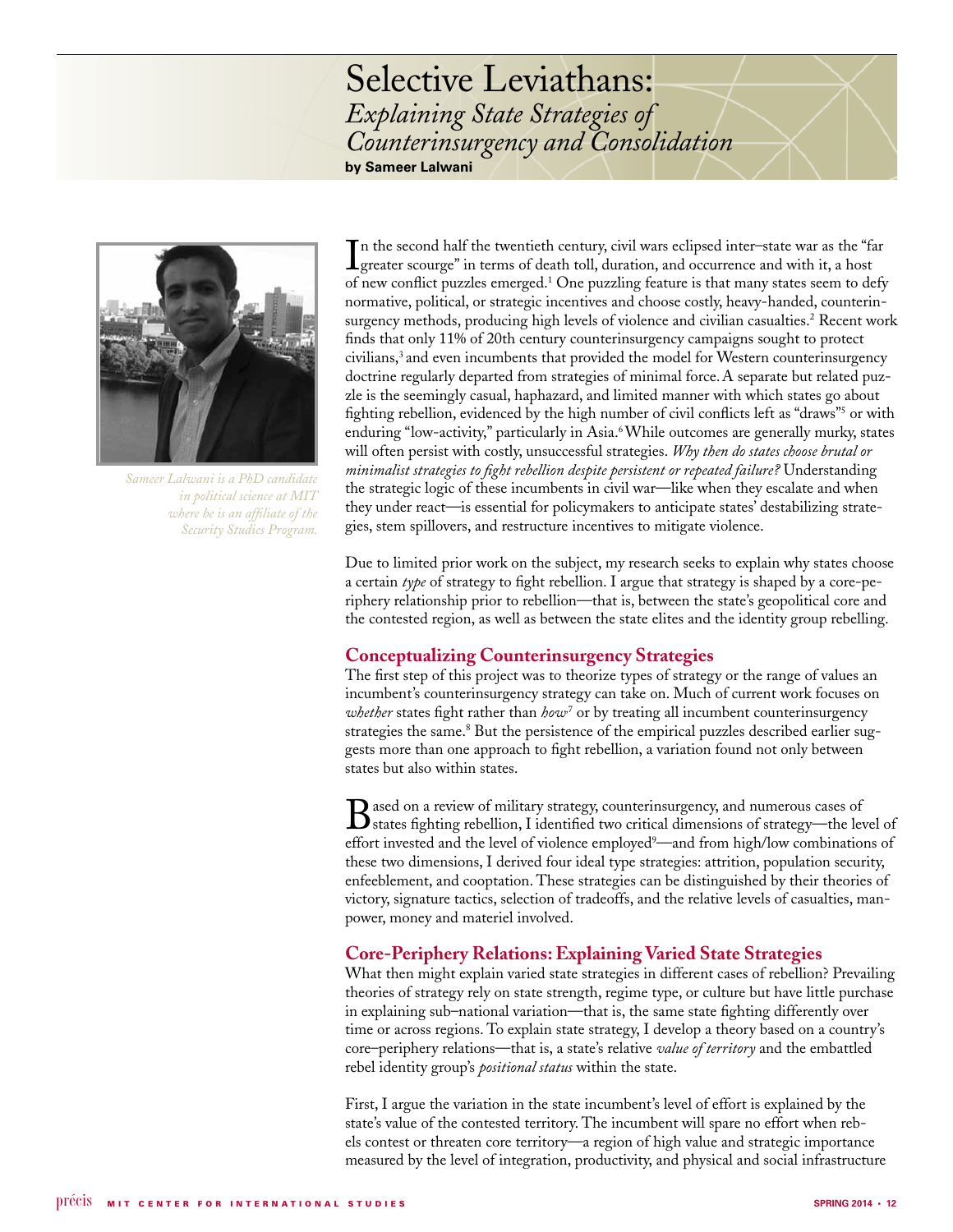present. Rebels in under-valued, non-strategic peripheral zones will generally elicit low levels of state effort in either an enfeeblement or cooptation strategy intended to contain but not defeat rebellion. One exception is if rebels manage to project force on to core areas, then incumbents will be sufficiently motivated to exert greater effort and defeat them since valued territory is threatened. A state has plenty of incentives to confront rebels with force, but peripheral territories do not provide strong incentives for decisive strategies. The costliness of sustaining a lengthy, resource–intensive campaign and building up a dominant state presence to control peripheries can be prohibitive and cause a state to balk at such a venture, conserve its resources, and deploy a minimalist strategy that merely limits conflict intensity below a certain threshold.

Second, I draw from social identity theory and ethnic conflict studies of inter–group bias<sup>10</sup> to argue that the positional status of the rebels' identity group can shape and constrain the level of violence the state is willing to employ. An identity group esteemed by the state with high positional status—most discernable through state elites' assessments of that group's character as well as its representation within state institutions like the security forces and civil bureaucracy—will incentivize the state to choose a less violent and more discriminate strategy. Both affective and strategic mechanisms guide this choice of restraint. State officials advising or leading the counterinsurgency campaign are more likely to empathize with valued groups, even if they are minorities, rendering the state sensitive to the groups' grievances, concerned about indiscriminate violence, and willing to embrace military restraint and address the "demand–side" of rebellion. If security forces are composed of high numbers from the rebels' identity groups, the incumbent will be more vulnerable to backlashes—like desertion or mutiny—that pose strategic threats to cohesion. Co–ethnic representation in state institutions can also offer the state greater information and trust to substitute more discriminate targeting, credible bargaining, and the redressing of grievances for high violence within a military campaign.

### **Context: South Asia**

South Asia offers a compelling context within which to examine these questions and test my theory of state counterinsurgency strategy. It contains a significant number of rebellions, both historic and ongoing, with tremendous subnational variation that exhibits many of the puzzles detailed above. There are also observable differences in strategies employed by the same state incumbent, and enough observations to control for a host of other factors that might influence strategy. Moreover, South Asia has become far more consequential for U.S. foreign policy, not only since 9/11, but also in the "pivot" towards Asia.

I tested my argument in 13 campaigns from India, 15 campaigns from Pakistan, and 7 campaigns from Sri Lanka. The approach allows for tightly paired comparisons, longitudinal analysis in the same conflict region, and in-depth case studies to process– trace decision-making, but also sufficient observations to establish distinct patterns. My analysis was based on a close scrutiny of the case literature, extensive data collection on the regions and rebel identity groups, and nearly half a year of fieldwork in Pakistan, India, the Kashmir Valley, and the British archives. I also drew on new sources of information, such as micro-level and time-series data, local journals and newspapers, government reports, military service journals and doctrinal works, officials' memoirs, and over 140 semi–structured interviews, more than half with retired high-level officials from the civil service, military, or police.

### **Findings**

My research confirmed that core-periphery relations had a major effect on incumbent strategy, even when controlling for macro-structural features like state-strength, regime type, and organizational culture, which would undoubtedly have some influence on strategic choices. I found that both threatened territory and rebel identity were conse-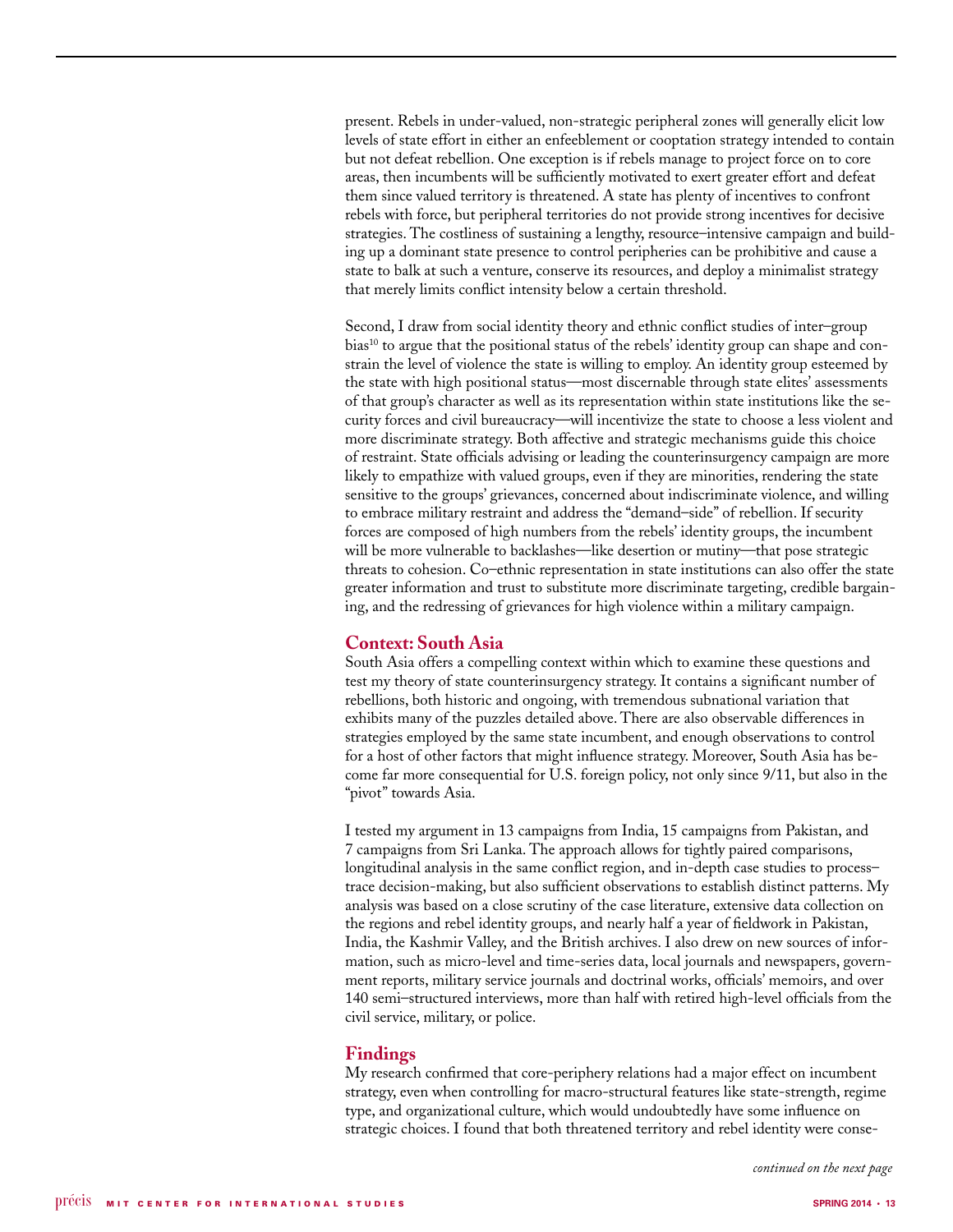### Selective Leviathans:

*continued from previous page*

quential in shaping a state incumbent's strategy. High valued or strategic territories that were contested or threatened by rebels elicited high effort responses by the state (attrition or population security). The Indian state exerted far greater effort when rebellions threatened its economically and strategically valuable regions of Punjab and Kashmir than nearly all other counterinsurgency campaigns. The Pakistani state did the same in Sindh and Bangladesh and the Sri Lankan state in its Western and Southern provinces. Additionally, low positional status elicited strategies of high violence (enfeeblement or attrition) against rebels and their civilian base. The highest levels of violence were employed by India against Northeast tribal and Kashmiri Muslim rebels, by Pakistan against Bengali and Baluch rebellions, and by Sri Lanka against Tamil rebels, all groups with very low status and poor representation within the state.

Extensive qualitative evidence also validates a number of the theory's mechanisms. Even when rebelling, esteemed identity groups elicited greater empathy from state policy elites and sympathy for their grievances. These elites expressed their conviction in the group's loyalty save for hardcore insurgents, a desire for rehabilitation of many rebel combatants, and concern for the moral and strategic consequences of indiscriminate violence. They also held greater confidence in their ability to acquire better information or deploy tactical substitutes for violence to mitigate rebel support. This was the Indian state's response to Sikh rebels in Punjab, the Pakistani state's response to Pashtun rebels in the northwest, and the Sri Lankan state's response to Sinhalese rebels in the southwest. Meanwhile, state elites' disdain and broad suspicion of groups with low positional status led to perceptions of disloyalty and guilt by association allowing for higher levels of violence against combatants and civilians alike. Neither a group's positional status nor a territory's value are easily malleable, but both can gradually shift over extended periods of time as has been the case with the schedule castes and tribes of India or parts of Pakistan's northwest frontiers.

### **Implications**

My research offers some unique but policy–relevant conclusions applicable beyond South Asia. First, states are more likely to deploy a minimalist approach against rebellions in undervalued regions that merely contains conflict below a certain threshold, sometimes yielding a steady–state of chronic, low-level warfare that policymakers term "ungoverned spaces." This novel, yet disturbing finding belies the commonly held assumption that civil war is the most costly enterprise states seek to avoid or quickly end, when, in fact, achieving a monopolization of violence is the far more daunting task. Additionally, despite numerous cross-national studies concluding that identity does not affect civil war dynamics, in these sub-national studies I find the positional status of an identity group is critical to explaining state strategy and levels of violence or restraint. The findings, moreover, are not limited to South Asia as my initial probes have found some evidence for this theory in conflicts from the Philippines, Colombia, Turkey, Russia, Indonesia, Iraq, and even Britain.

Furthermore, I find that democracy alone is not sufficient to restrain states from unleashing high levels of violence. India in 1990, Pakistan in 2010, and Sri Lanka in 2006 were all nominally democracies (and rated as such by the commonly used Polity index) when they unleashed brutal attrition campaigns involving high levels of violence in Kashmir, South Waziristan, and Tamil Eelam, respectively.

Finally, despite the often-theorized divergence of India's and Pakistan's state capacity, institutions, and democratic culture, it is striking how similar patterns of core-periphery relations have shaped their respective counterinsurgency strategies and patterns of conflict. It suggests that their colonial legacy of the British Raj—both its treatment of peripheral zones as well as favoring minority groups as martial races like the Pashtuns and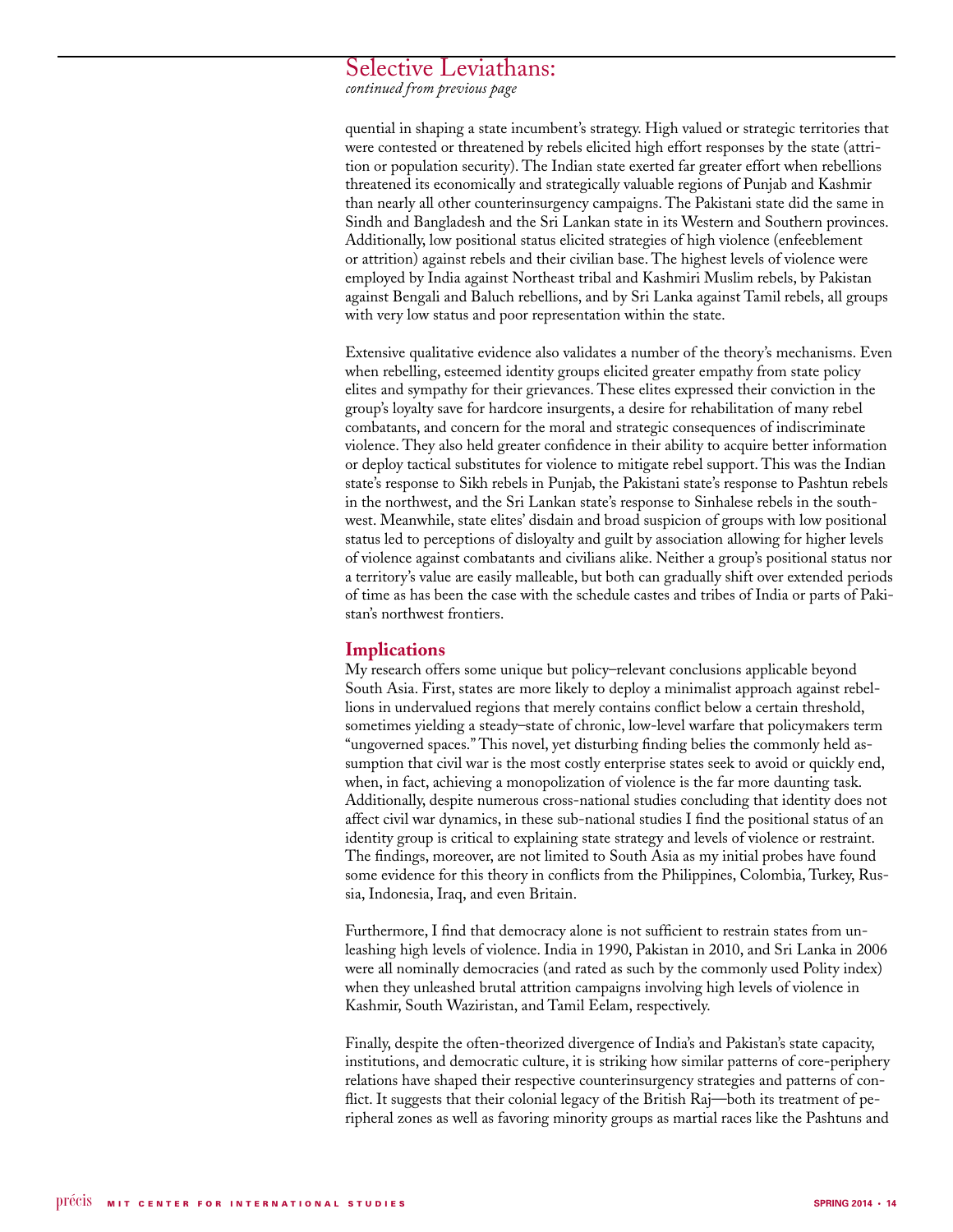Sikhs—remains a powerful contemporary political force in South Asia, which shapes Indian and Pakistani state behavior to be far similar than generally acknowledged.  $\blacksquare$ 

### **REFERENCES**

1 James D. Fearon and David Laitin, "Ethnicity, Insurgency, and Civil War," *American Political Science Review*, 97, (1), February 2003: 75–90.

2 Recent examples include Turkey against Kurdish insurgents, Sudan against Darfur insurgents, and Sri Lanka against the Tamil Tigers.

3 Patrick Johnston, "The Treatment of Civilians in Effective Counterinsurgency Operations," PhD Dissertation, Northwestern University, December 2009.

4 David French, *The British Way in Counter-Insurgency*, 1945–1967, (New York: Oxford University Press, 2011).

5 Staniland observes this of Lyall and Wilson III. See Paul Staniland, "States, Insurgents, and Wartime Political Orders," Perspectives on Politics, 10 (2), June 2012: 243–264; Jason Lyall and Isaiah Wilson III, "Rage Against the Machines: Explaining Outcomes in Counterinsurgency Wars," *International Organization* 63 (1), 2009: 67–106.

6 James Fearon "Why Do Some Civil Wars Last So Much Longer Than Others," Journal of Peace Research, 41 (3), May 2004: 275–302; David E. Cunningham, Kristian Skrede Gleditsch, and Idean Salehyan, "It Takes Two: A Dyadic Analysis of Civil War Duration and Outcome," Journal of *Conflict Resolution*, 53 (4), August 2009: 570–597.

7 Barbara Walter, *Reputation and Civil War: Why Separatist Conflicts are so Violent*, (New York: Cambridge University Press, 2009).

8 *The U.S. Army/Marine Corps Counterinsurgency Field Manual*, (Chicago: University of Chicago Press, 2007); David J. Kilcullen, Counterinsurgency, (New York: Oxford University Press, 2010); Daniel Marston and Carter Malkasian, *Counterinsurgency in Modern Warfare*, (New York: Osprey Publishing, 2008).

9 These dimensions are similar to the way Lobell describes security strategies as both "the extraction of manpower and resources" and "the mobilization of resources" where effort is akin to extraction and force employment is akin to mobilization. See Steven E. Lobell, "War is Politics: Offensive Realism, Domestic Politics, and Security Strategies," *Security Studies*, 12 (2), Winter 2002/03: 165–95.

10 Donald Horowitz, *Ethnic Groups in Conflict*, (Berkeley: University of California Press, 1985); Jason Lyall, Graeme Blair, and Kosuke Imai, "Explaining Support for Combatants During Wartime: A Survey Experiment in Afghanistan," *American Political Science Review* 107 (4), November 2013: 679–705.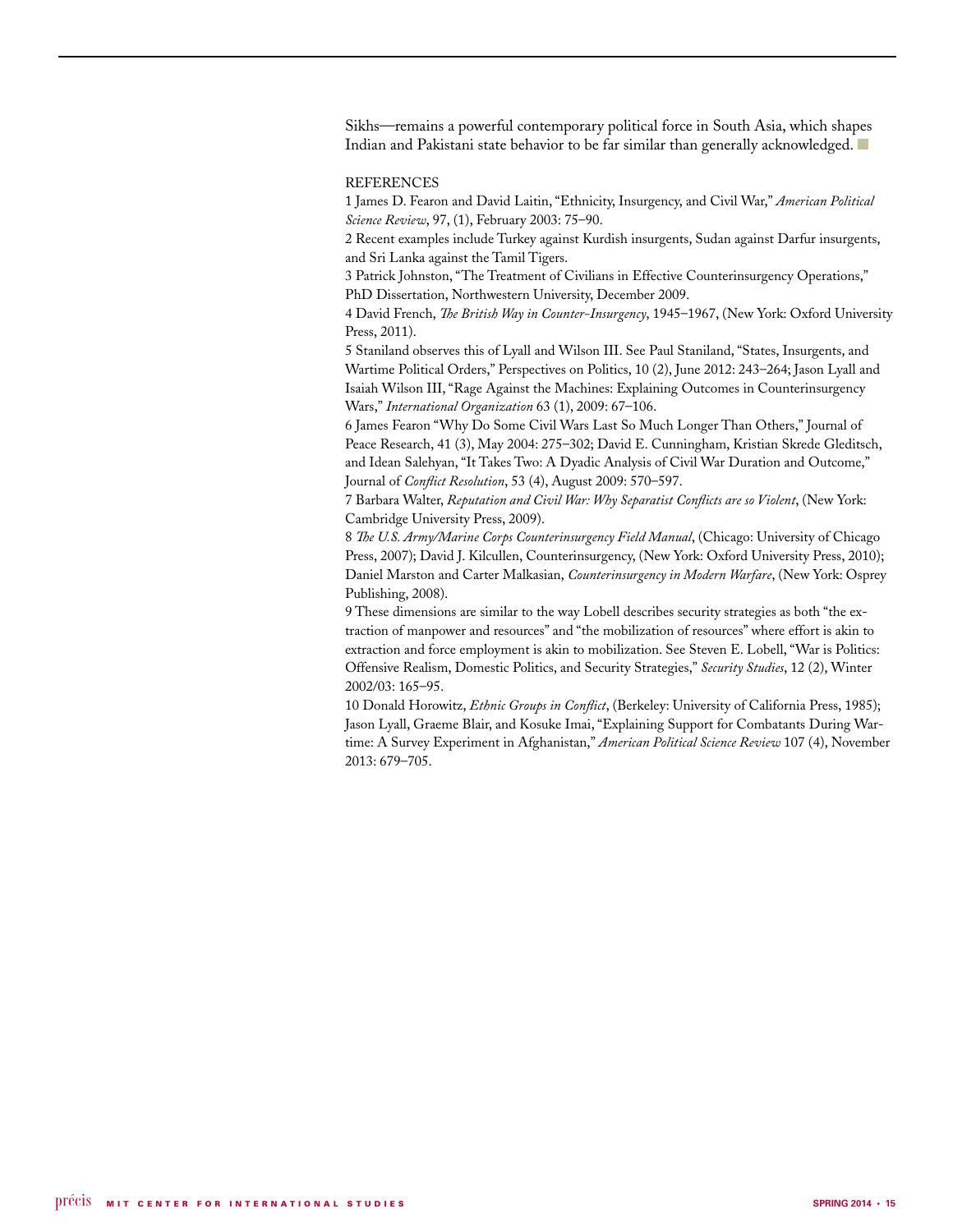## 3 Questions: John Tirman on the Warming U.S.–Iran Relationship

*by Peter Dizikes, MIT News Office*



U.S.-Iran Misperceptions: A Dialogue*, recently published by Bloomsbury Press.*

The U.S. and Iran have had a largely antagonistic relationship since the Iranian Revolution of 1979. Could that be changing? In January, Iran and a U.S.-led group of six global powers agreed to an interim six–month deal that freezes Iran's nuclear weapons program, in exchange for the lifting of some economic sanctions. The progress on the issue indicates that U.S.- Iran difficulties are not wholly intractable, suggests John Tirman, a principal research scientist and executive director of MIT's Center for International Studies. Tirman is the co-editor of a new book on the subject, "U.S.-Iran Misperceptions: A Dialogue," recently published by Bloomsbury Press, which features essays by scholars and policymakers from both countries. Tirman recently talked with MIT News about the topic.

**Q.** What are the main misperceptions on both sides ?

**A.** Well, there are so many. On the Iranian side, it's their belief that the U.S. has been out to get them for 60 years. It's not without some foundation, but it's exaggerated. One of the things that I think is important to understand about the U.S.-Iran relationship is that for Iran, the U.S. really is the dominant nation in their foreign policy. This Iranian sense of foreigners meddling to harm the nation is extremely strong. That's the strongest misperception on the part of Iran.

On the United States side…I think the perception of Iran—and we looked very closely at polling in the United States over a period of time from the beginning of the 1980s—has been pretty consistent. The American public views Iran as unreliable, irrational, out to cause trouble, wanting a nuclear weapon, and being hostile to Israel. Some of those things are true. And those two sets of perceptions are very much alive today.

**Q.** If there are so many misunderstandings between these two nations, then what are some of the potential substantive areas of agreement that may be undervalued right now?

**A**. It's been said by many people, not just me, that the United States and Iran have many overlapping interests on which they could find agreement. Part of it is just an interest in bringing stability to the region. It's the Arab states and Afghanistan and Turkey that are really in flux. The interesting thing about Iran during the period of the Islamic Republic is that is has generally not been expansionist…it has an interest in asserting its regional power, but it has for the most part shown an interest in stability. And we should encourage that. One way to encourage that is to come with some sort of agreement on diplomatic relations, and then to get the nuclear deal done, which I think is quite feasible. And of course to lower the rhetoric about Israel, which I think they've been doing. All these things are important to the U.S.

**Q.** The U.S. and other countries want to inhibit Iran's capacity to produce nuclear weapons; in return, they might lift economic sanctions. We've just had an interim deal on this. What needs to happen for a permanent agreement to be reached?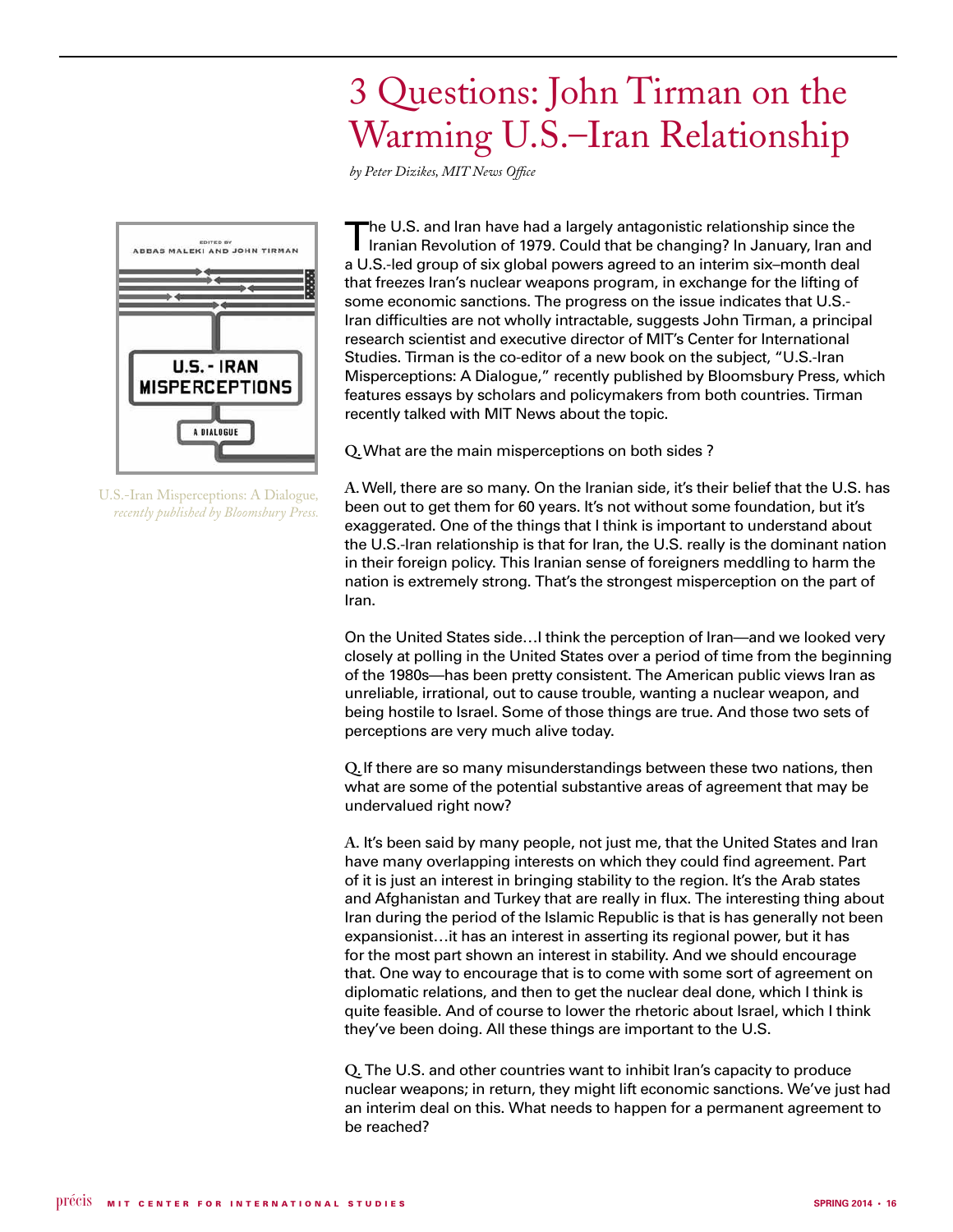**A.** First of all, where we are today compared to a year ago is like night and day. It's easy for people to forget that the change has been remarkable. You can see the change in just the simple fact that the U.S. and Iran can talk any day, and do often, and we have the interim agreement. The talks are constructive; they're not just hurling insults at each other, for the for the first time in 35 years.

That's the result of the Iranian election, but it's also the result of the choices [Iranian President Hassan] Rouhani has made. He's very knowledgeable about international affairs, was a nuclear negotiator, and chose, in my opinion, the best possible person to be foreign minister, Mohammad Javad Zarif, who was educated in the U.S. He knows America, and one of the things that's really different is not just ideology, it's familiarity. Zarif understands the American political system, and previous Iranian leaders didn't have that feel. When [members of Congress] blast away at Iran, Zarif, I assume, understands when that's old–fashioned pandering to a domestic constituency. [Iranian politicians] do the same thing; we just don't read about it that much. But that kind of thing used to be misinterpreted. So that's a huge change.

The agreement itself, and the apparent sincerity and determination of the Iranians to make it work, are good signs. And I give [John] Kerry a lot of credit; he's been indefatigable as secretary of state. He's lucky he got Zarif as his counterpart, but luck has to be converted into something—and he has done that. One of the things Kerry and [President Barack Obama] have done well is to address some of the difficult areas on enrichment. They did that in the interim agreement, and they're going to have to do it again and sell it to Congress.

The outlines of the deal have always been apparent. The U.S. wants to stop [Iran] from enriching uranium to 20 percent, because that's the launching pad, so to speak, to get to breakout capability [to produce weapons]—and to get Iran to walk back a couple of other pathways to weaponization, and be very transparent about it. So it's a matter of making that more permanent in the comprehensive agreement and working out areas that have been left hazy.

The hard part is going to be getting Congress to lift the economic sanctions. There are some, apparently, [that Obama] can suspend, but there are some that Congress has got to change, and that's going to be very hard. A comprehensive agreement has to be written with stages in mind: Iran does X, we verify, until confidence is built and a case can be made to lift the sanctions. Whether Iran can swallow that timeframe is one of the big questions. But we're moving in the right direction.  $\blacksquare$ 

*Reprinted with permission of MIT News.*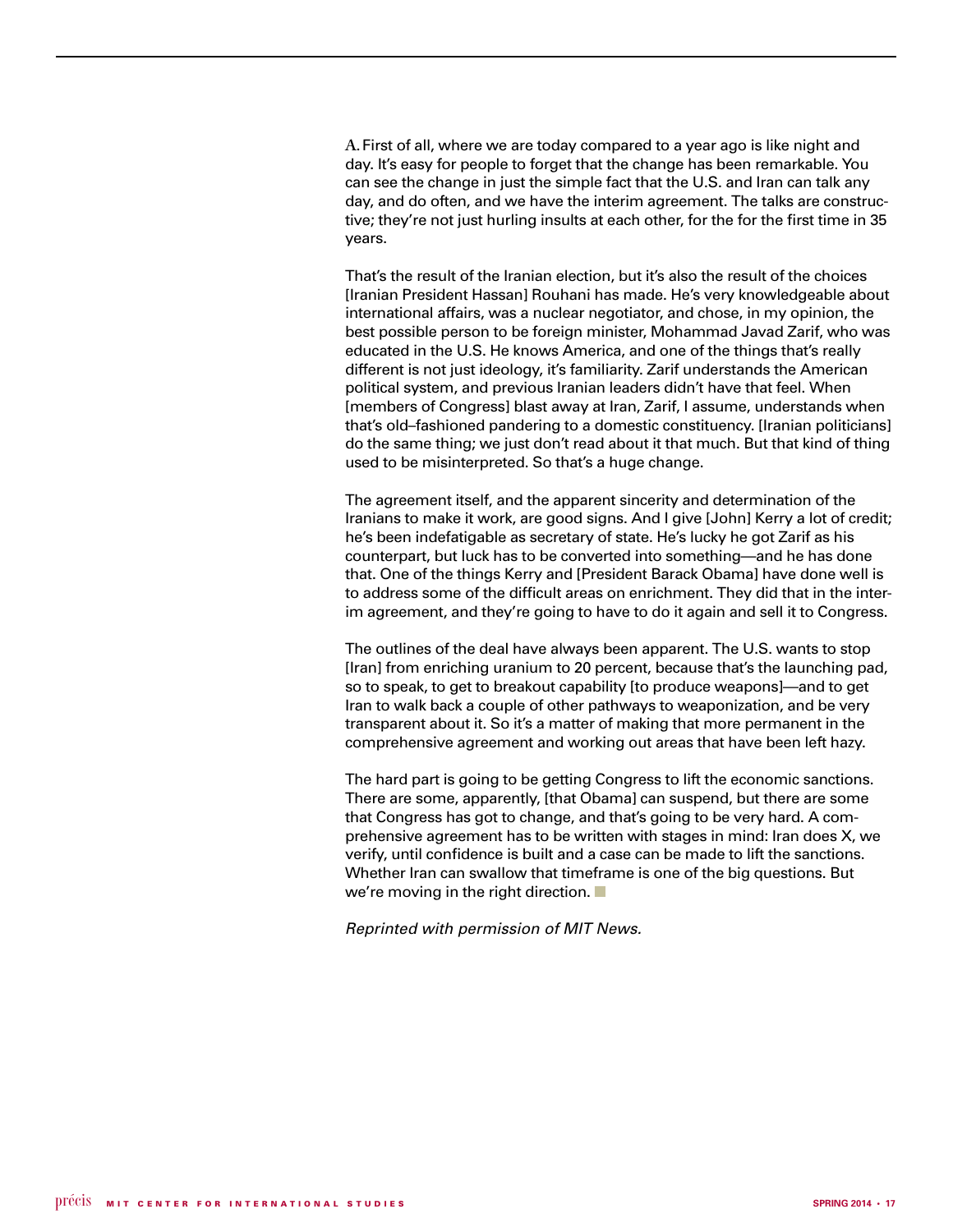### Interview with Regina Bateson

*continued from page 3*

independent investigative body. So they have professional investigators, many of whom are international employees who cycle through the country, investigating organized crime in Guatemala, including crime with links to the government. Investigators in Guatemala don't get a lot of institutional support, or security for their own personal safety, so crimes against them usually aren't investigated very thoroughly. In addition, investigation is very complicated, because if you're in the police or working for the prosecutor's office, you never know if your bosses are participating in the criminal activity you're investigating, and there are numerous cases of prosecutors killing prosecutors, and police killing police, because one person started investigating activities that would implicate someone else in their own organization. So it's very difficult to investigate high–level organized crime in Guatemala.

Which is where CICIG comes into the picture. The idea is to gather evidence and investigate the organized crime that the government isn't investigating. So CICIG investigates cases where there's a great deal of risk associated with investigations. It's had some significant victories in some cases, and they've also been involved in vetting high–level appointees in Guatemala, where previously there wasn't any high–level vetting. Beyond actually investigating cases, the important contribution of CICIG is to start a different conversation in Guatemala and to show links between the state and organized crime, and to show that it's possible to investigate organized crime. And that kind of cuts through some of the hopelessness about the situation of crime in Guatemala. It's changed the tenor of the debate a bit.

The second significant change in Guatemala in the past several years involves a woman named Claudia Paz y Paz. She was appointed as Attorney General and has proved to be a crusading force. For years, the ministry had been dragging its feet on human rights cases lingering from the civil war era, there had been virtually no justice for victims of the genocide,

and people who perpetrated those crimes remained active in public life. So there really had not been a measure of domestic justice from the civil war era. She surprised people once in office. She took decisive action to actually move forward in prosecuting quite a few human rights cases from the civil war era, responded to requests to extradite officials to try them abroad, moved forward in the cases against Ríos Montt (the former president and dictator), and has just taken very decisive action against organized crime in the country. If there were more people like her, and more institutions in place to help people like her, then I think there would be some real hope for reducing crime in the country.

Less promising, however, is the current president, Pérez Molina. He's a military man, served during the civil war, and he was on the ground in some of the same municipalities where acts of genocide took place. His party, *Partido Patriota*, is most associated with the policy of "iron–fisted policing." At the time he won, I was there with Guatemalans, and the way all the reporters referred to him on election night was as "*El General*." It was very striking in this country where the government has always been dominated by the military and with decades of abuses committed by the military.

But there is this long succession of presidents who have involved the military more and more in policing, and this is very concerning in a number ways. There has been this real re–militarization of Latin America that's going on right now—especially in Central America and Mexico—with the war on drugs. And the approach seems to be to increase the military's involvement or to make police more like militaries, and it remains to be seen what the consequences of this will be. It could have real consequences for the balance of power between military and civilian authorities. And it was only in the 1990's and 2000's that civilian leadership started to get some control over some of these militaries and I think the pendulum is shifting back a bit toward more resources to militaries

rather than civilian entities. We'll see how it plays out, but it doesn't seem very encouraging for the quality of democracy in the region.

### *précis***: In light of these countervailing trends, what do you see as the biggest obstacle to further improving the policing situation?**

RB: In Guatemala and the rest of Central America, there have been a ton of efforts to improve policing and there have been a lot of assumptions that high homicide rates are because of the poor quality of policing. People don't trust the police, cases aren't properly investigated, there's very little prosecution, and so there's been an assumption for a long time that if you could just improve the quality of policing and the quality of investigation, this would be a way of improving those institutions and lead to better policing practices that would drive down crime rates. But something really surprising to me in my research was that it's not just a matter of resources, or more training, or more courses in crime scene investigation, or higher pay, or increasing numbers, but in addition to those programs and that type of support, you also need to have political will. This is the phrase people used over and over again with me in interviews. It's a question of political will.

But some have suggested that at very high levels, the Guatemalan government doesn't want the police to be effective. With heads of police being prosecuted and with documented cases of their involvement in narco–trafficking and extrajudicial executions, and a very wide range of organized crime, it's not entirely far–fetched that those in charge do not want Guatemala's police to be very effective. And the second reason political actors may not want effective police is because the less effective the domestic police are, the better the case for involving the military in local policing. Civilians come to see the military as a solution of policing and security. But it's not really clear how policing by soldiers can strengthen the civilian justice system. Some people speculate that this is just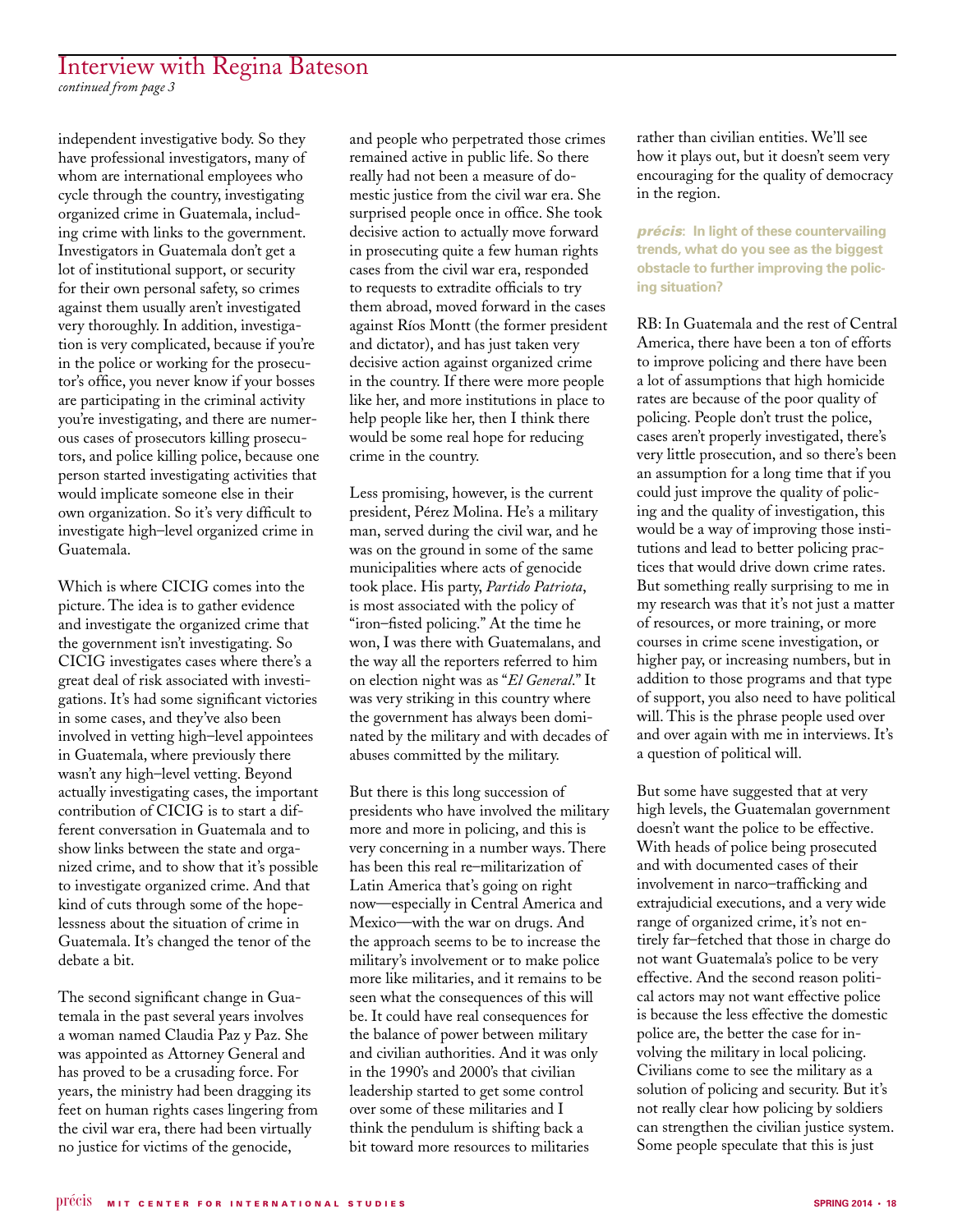creating a parallel, military–run justice system and undermining solutions people have fought very hard to create for a long time.

### *précis***: What are you working on now and what's next?**

RB: So right now I'm working on a whole bunch of projects. First, I'm working on turning my dissertation into a book on social order after civil wars. While I have a lot of material from Guatemala, at this point I'm also hoping to include El Salva dor and Nicaragua and look more broadly at how wartime institutions and norms about security and the use of violence affect the strategies that people choose to provide security after a war ends. People normally think that civil wars are as sociated with cultures of violence and post–war disorder. But even in areas with high crime rates, people don't passively sit back and submit to random violence, but normally take some measures to provide for their own security even in the absence of state–provided security. So in this way, civil wars can also contribute to order in the post–civil war period. Those are some of the themes I'm looking at.

Those are some of the themes I'm look ing at. I'm also working on a separate article about the political logic of vigi lantism, looking at how norms and past practices have been used for punishing crime and how pre–existing institutions shape the types of systems of vigilantism that emerge in different settings. In this project, I'm trying to apply the frame work I developed in Guatemala to other contexts like Mexico, where groups are fighting narco–trafficking. Vigilantism is often presented as a community's natural response to crime, asthe crime caused it to happen. My argument would be that it's not so obvious, especially when punishment is done in a public way, and when the types of violence used are often very intimate. So I'm trying to show with this article that when you look at acts of vigilantism, and understand how people are constructing threats, there's a reason why a particular triggering event is interpreted the way it is and causes the

type of vigilante responses we observe. The type of punishment people choose is typically not random. They're drawing on types of punishment that are often acceptable, drawing on some kind of script or template. And they also draw on existing leadership structures in the com munity. In Guatemala, for example, these structures are in large part related to the civil war, and this influences the type of vigilantism people use. So I'm hoping to take those insights from Guatemala and apply them a bit more broadly and show that vigilantism is political and should be of broader interest to political science.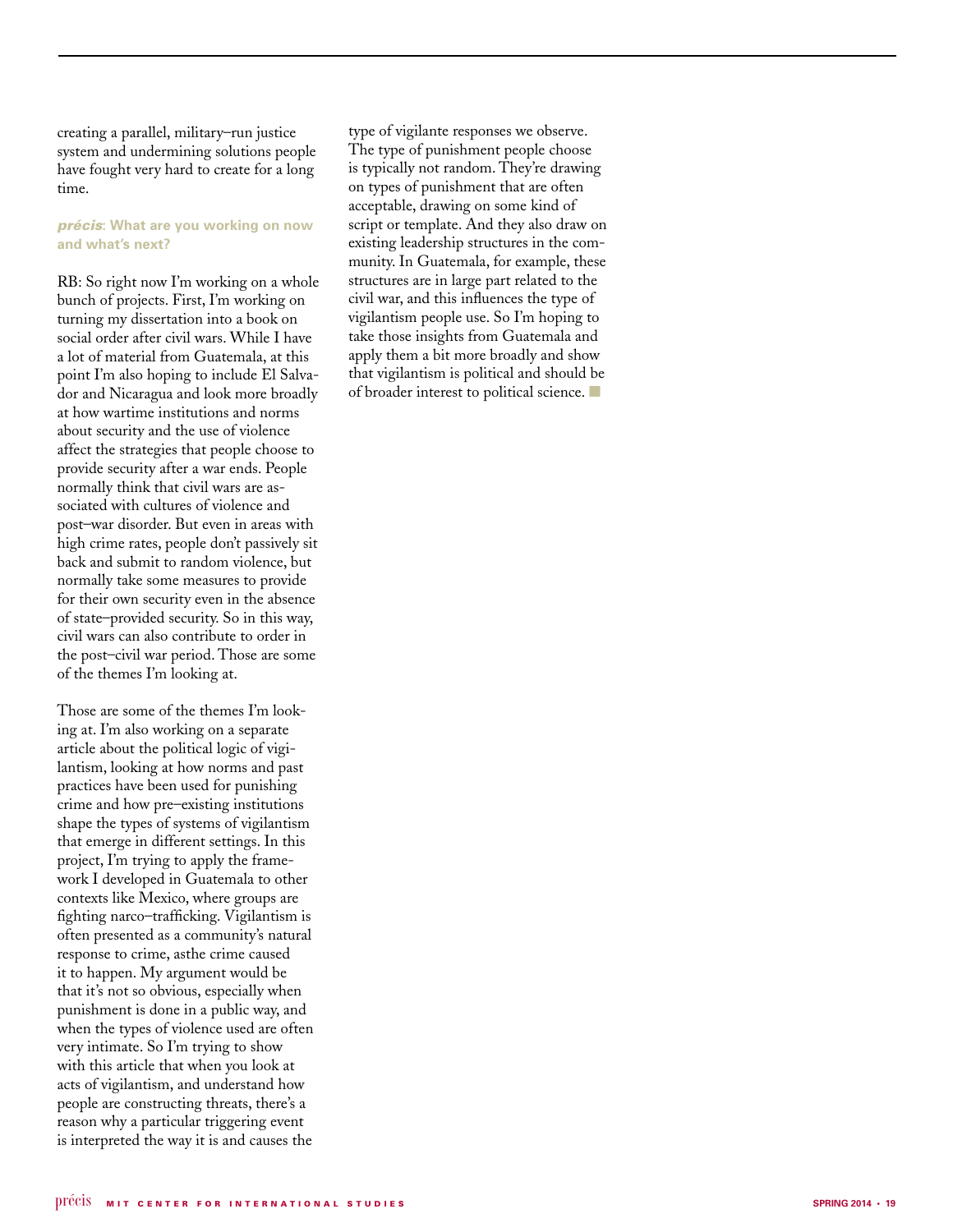

### **U.S.-Iran Project Book Explores "Misperceptions"**

The long–running U.S.–Iran Project, which has brought together policy makers from both countries to explore fraught periods in the relationship, has produced a second book, U.S.–Iran Misperceptions: A Dialogue, published in February by Bloombury Press. John Tirman, CIS executive director, is coeditor and coauthor with Abbas Maleki, a former Robert Wilhelm Fellow at the Center and associate professor of energy policy at Sharif University of Technology in Tehran. Other contributors include Robert Jervis, Hossein Mousavian, Huss Banai, Robert Reardon, Kayhan Barzegar, Steven Miller and Matthew Bunn. It is an unique format in which Iranians and Americans write about each others' role in the Gulf, on nuclear matters, and other issues.

### **MISTI's Perez Honored for Leadership**

April Julich Perez, associate director of the MIT International Science and Technology Initiatives (MISTI) has been honored for her leadership with a 2014 MIT Excellence Award for Bringing Out the Best. "In her role at MISTI, April has distinguished herself in her ability to mentor, inspire, and empower each member of her staff—encouraging them to take on new responsibilities and supporting them every step of the way," said Institute Community and Equity Officer Edmund Bertschinger, who presented Perez with the award at a ceremony held February 25.

### **SSP Wednesday Seminars**

The Security Studies Program's lunchtime lectures included: Benjamin Miller, University of Haifa, on "Competing Models of War and Peace: How Relevant are they in the Post–Cold War Era?"; Daniel Drezner, Tufts University, on "Does Military Power Attract Foreign Investment?"; Risa Brooks, Marquette University, on "Societies and Terrorist Violence: How Community Ties Influence Militant Groups' Targeting of Civilians"; and Fred Kaplan, Slate Magazine on "America and the World in the Age of Obama."

### **Luvisi, Nhuch Receive Infinite Mile Awards**

Two CIS staff members have been awarded Infinite Mile awards for 2014. Susan Luvisi, administrative assistant for MISTI, received an "Unsung Hero" award and Michelle Nhuch, director of public programs, received a "Great Ideas" award. The Infinite Mile Awards were presented at a SHASS luncheon in May.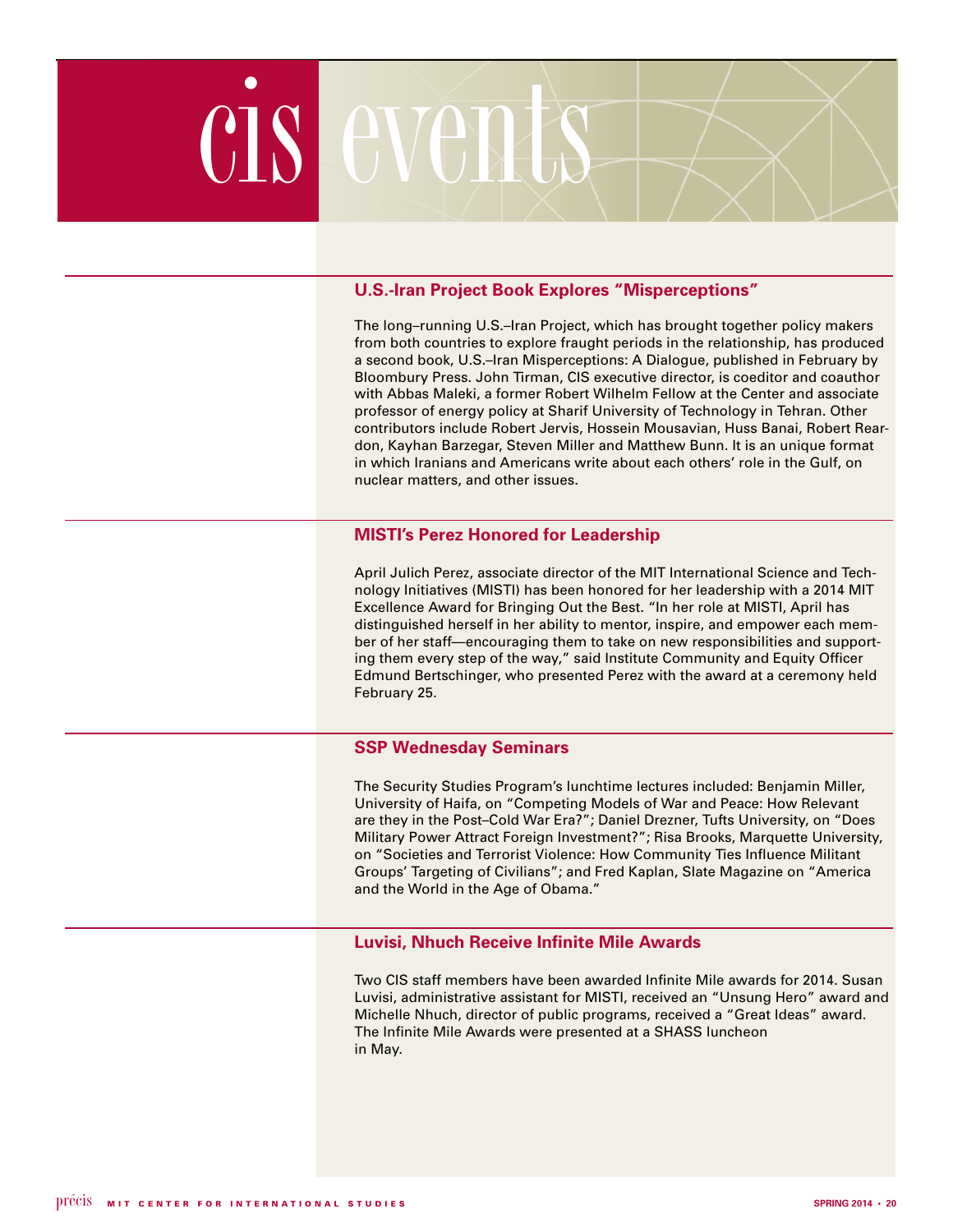### **Starr Forums**

The Center hosted multiple Starr Forums including: A film screening of "The Network" with Eva Orner (director) and Fotini Christi (MIT); "Ukraine: What's Next?" With John Herbst (former ambassador to Ukraine), Eugene Fishel (State Department), Oxana Shevel (Tufts), Carol Saivetz (MIT), and Barry Posen (MIT); "Junk Food and the Modern Mind" with Captain Joseph Hibbeln (NIH), Rachel Gow (NIH, Lynn Todman (MIT); "Indian Ocean: The Vortex of Destiny" with Ranil Wickremesinghe (former prime minister of Sri Lanka and a Robert E. WIlhelm Fellow at CIS) and Ken Oye (MIT).

### **Myron Weiner Seminar Series on International Migration**

This semester, the Center hosted a seminar on "Syrian Refugees in Jordan and Lebanon: Current and Looming Problems," by Jennifer Leaning, Harvard School of Public Health and "Seeking Harmony between the Formal and Informal: Integrating Migrant Remittances for Post–Conflict Development" with John R Harris and Daivi Rodima–Tyalor, both from Boston University.

### **Bustani Middle East Seminar**

The Emile Bustani Middle East Seminar hosted two talks: "The Ides of April: the presidential succession crisis and the dilemmas of the Algerian oligarchy," with Hugh Roberts (Edward Keller Professor of North African and Middle Eastern History and Director, Middle Eastern Studies Program at Tufts University); and "The Nuclear Agreement with Iran and It's Ramifications for the Regional Politics of the Middle East," with Ali Banuazizi (Professor of Political Science at Boston College and Director of the Program of Islamic Civilization and Societies).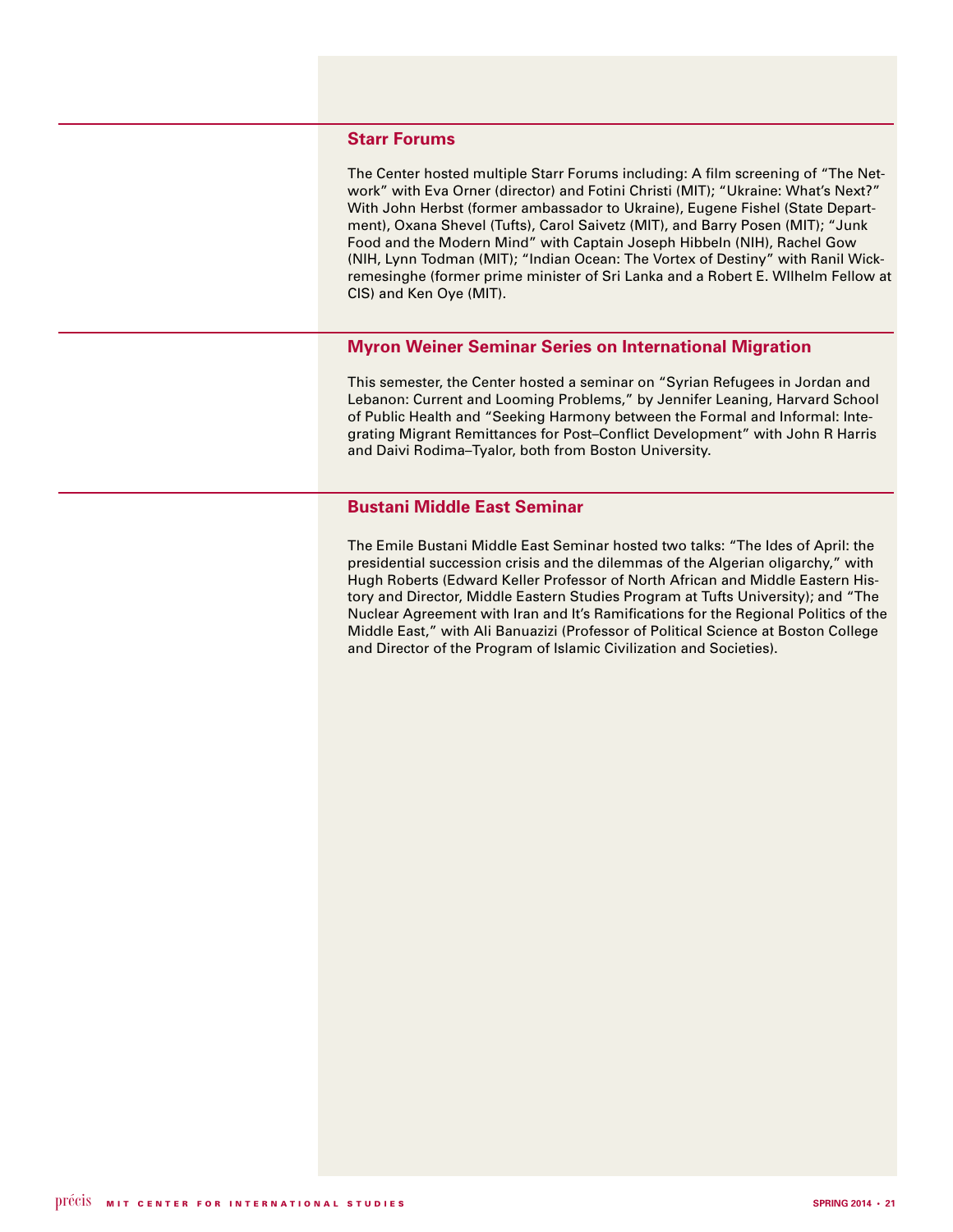# End Otes

## *People*

PhD Candidate **Noel Anderson** as awarded a Smith Richardson Foundation World Politics and Statecraft Fellowship and was accepted into the Tobin Project's fellowship and forum in National Security. He presented a paper, "Explaining Changing Trends in the Incidence of Civil War: External Military Assistance, Competitive Interventions, and the Duration of Intrastate Conflict," at the International Studies Association conference in Toronto in March, and a co–authored paper (with **Alec Worsnop** ), "Battle Death Thresholds, Varieties of Violence, and Civil War Research: Reassessing the Link between Drug Cultivation and Intrastate Conflict," at the Harvard–MIT–Yale Political Violence Conference in New Haven in April.

Assistant Professor of Political Science **Regina Bateson** was featured in the MIT News, "Regina Bateson: Crime, punishment and politics: MIT political scientist studies the long–term effects of war on people's social and political behavior," in March.

PhD Candidate **Mark Bell** presented "Realism, Idealism, and American Public Opinion on Nuclear Disarmament" at the International Studies Association Annual Convention in Toronto in March, and "Beyond Emboldenment: The Effects of Nuclear Weapons on State Foreign Policy" at the Midwest Political Science Association Annual Conference in Chicago in April. He received a World Politics and Statecraft Fellowship from the Smith Richardson Foundation for field research in South Africa during the summer of 2014.

**Suzanne Berger**, the Raphael Dorman–Helen Starbuck Professor of Political Science, opened the Boston Review forum debate, "How Finance Gutted Manufacturing," in April.

In April, CIS Visitor **Wenxin Chen** participated as a member of the Chinese delegation in the 6th *U.S.–China Project on Crisis Avoidance & Cooperation* (PCAC) Track 1.5 Dialogue held at the United States Institute of Peace (USIP) in Washington, D.C. The Dialogue was co-hosted by USIP, China Institutes of Contemporary International Relations (CICIR), and Fudan University.

Professor of Political Science **Nazli Choucri** was featured in the MIT News, "Modeling Cyberspace Control Worldwide: Nazli Choucri analyzes issues of governance, politics, and participation in online communications," in March.

PhD Candidate **Chistopher Clary** received a Project on Managing the Atom/International Security Program pre–doctoral research fellowship at the Belfer Center for Science and International Affairs at the Harvard Kennedy School for the 2014–2015 academic year.

Frank Stanton Chair in Nuclear Security Policy Studies **Francis Gavin**'s profile was featured in the MIT News, "In major extension of MIT nuclear policy studies, Gavin begins work as first Frank Stanton Chair," in February.

PhD Candidate **Brian Haggerty** received an International Security Program pre–doctoral research fellowship at the Belfer Center for Science and International Affairs at the Harvard Kennedy School for the 2014–2015 academic year. In March, he presented "Strategic Sponsorship: Capability, Cohesion, and Control in State Support for Militant Groups," at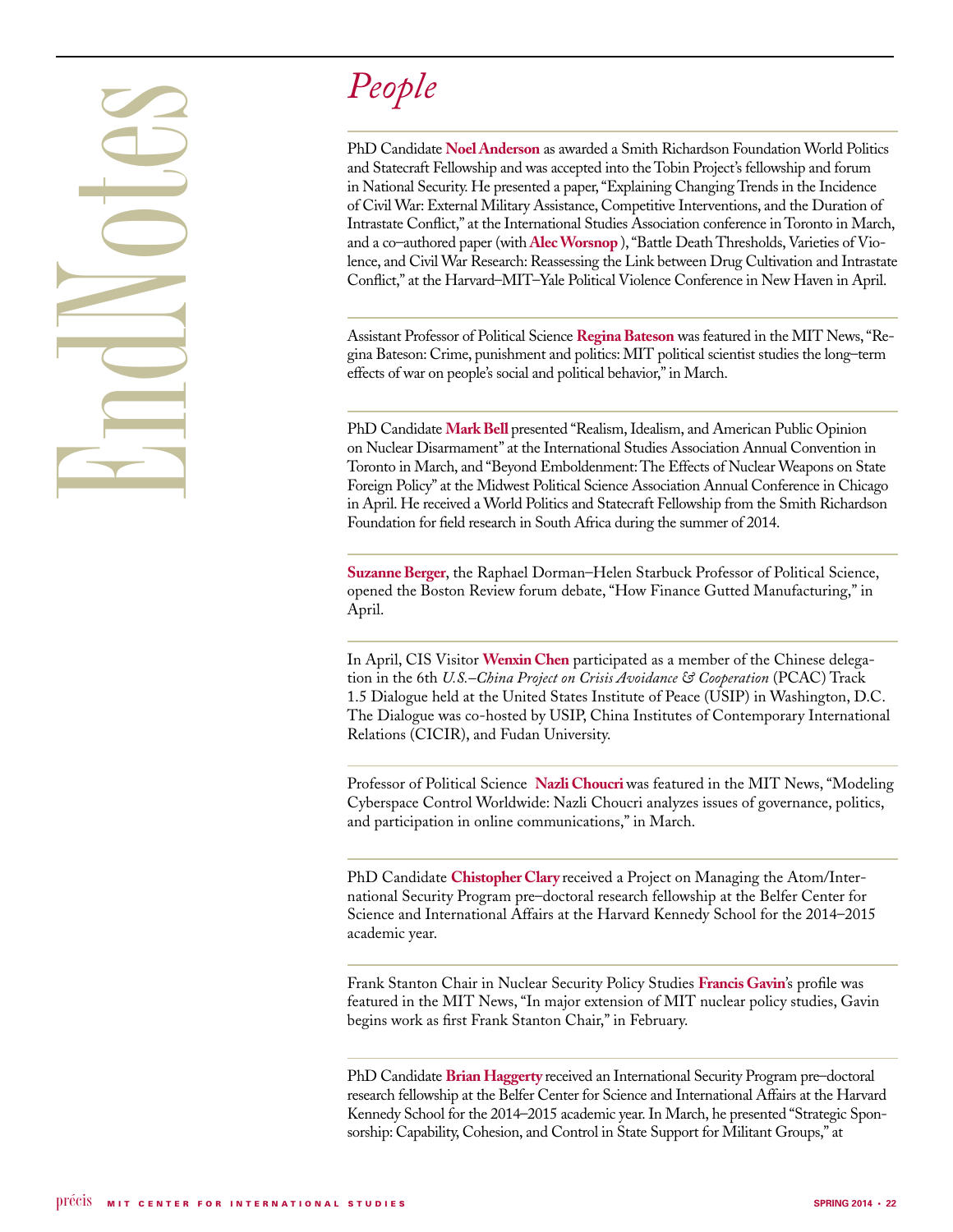the International Studies Association Annual Convention in Toronto. He received a World Politics and Statecraft Fellowship from the Smith Richardson Foundation for field research in Lebanon during the summer of 2014.

In March, PhD Candidate **David Jae** presented his papers, "Untangling the War Puzzle: Alliances, Polarity, and Great Power War" and "Alliance Security as a Public Good: An Experimental Investigation" (co–authored with **Kai Quek**) at the International Studies Association Annual Convention in Toronto.

PhD Candidate **Sameer Lalwani** presented papers at the International Studies Association Annual Conference in Toronto in March and at the India Security Studies Workshop hosted by the University of Pennsylvania's Center for Advanced Study of India in April. He also received a research grant from the Whiting Foundation and accepted a Stanton Nuclear Post-doctoral Fellowship for the 2014–2015 academic year at the RAND Corporation.

PhD Candidate **Nicholas Miller** served as a discussant at the International Studies Association Annual Convention in Toronto in March.

CIS Senior Researcher **Thomas Neff** was featured in a *New York Times* profile by William Broad, "From Warheads to Cheap Energy: Thomas L. Neff 's Idea Turned Russian Warheads into American Electricity" in January. He was also interviewed on NPR by Tom Ashbrook.

In March, PhD Candidate **Amanda Rothschild** presented "The Relative Gains Solution: Explaining Great Britain's Decision to Suppress the Slave Trade," and "Expanding Rights in Theory, Risking Protection in Practice: Does R2P Undermine the Genocide Convention?" at the International Studies Association Annual Convention in Toronto. She also gave the keynote address at the 2014 Boston College University Fellowships Dinner in May.

SSP Research Affiliate **Carol Saivetz** was featured on an NECN segment titled "Foreign policy expert: Russia should not take further action in Ukraine" in March.

In April, CIS Research Fellow **Mansour Salsabili** gave a talk, "The Persian Gulf Free Zone: An Institutional Analysis of Dynamics for Nonproliferation" at MIT's Center for International Studies.

Ford International Professor of Political Science **Richard Samuels** is a Senior Advisor to a Lincoln Lab project on Humanitarian Assistance and Disaster Relief that kicked off in April. The project is designed to develop methods to enhance command and control systems for relief and rescue units responding to civil disasters. In April, he lectured on Japanese foreign and security policy at the University of Nebraska.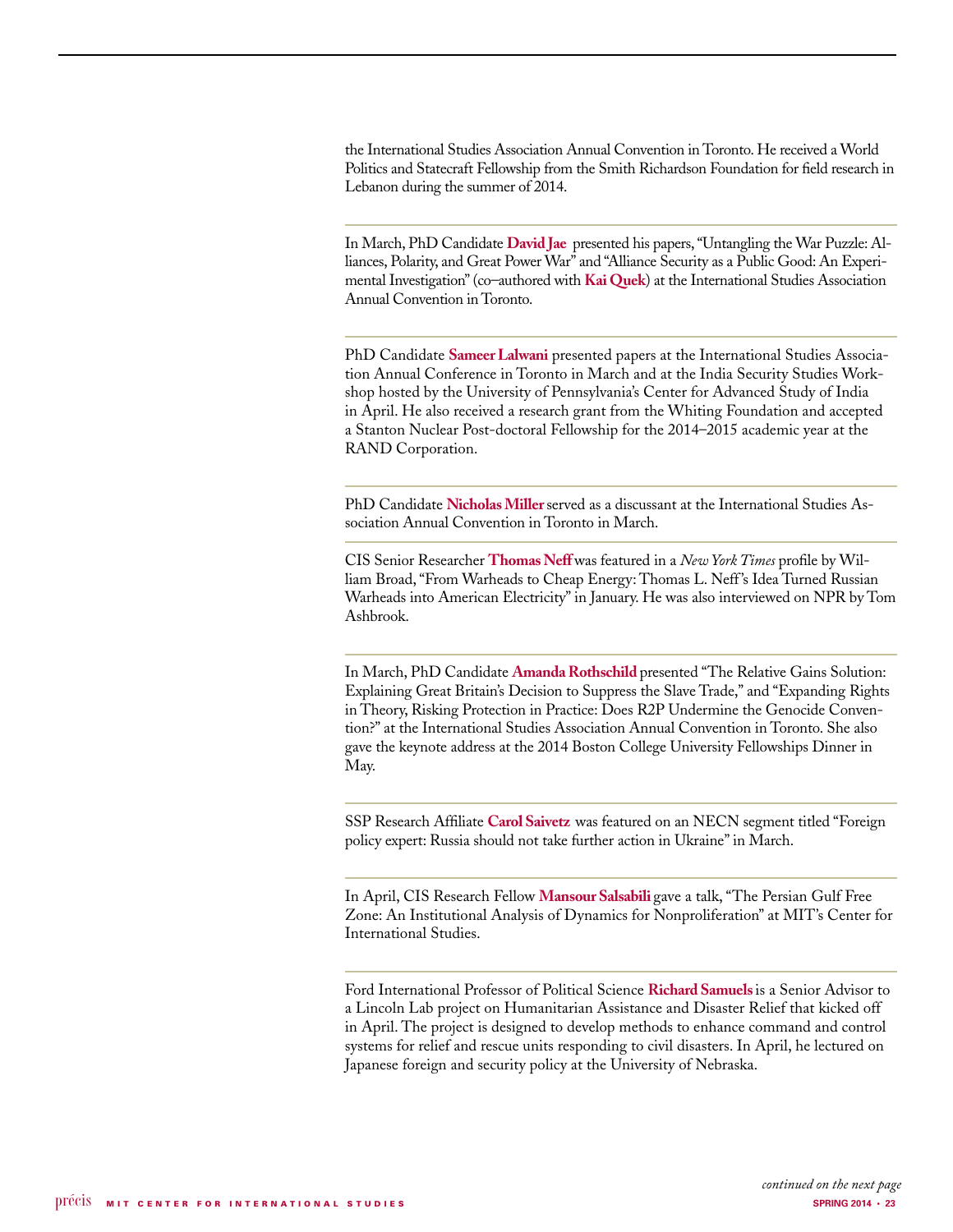# **People**<br>
Ford Internatio<br>
acte Dynamic:<br>
and Economies<br>
Business Group<br>
in the West, Ky<br>
Capitalism in L<br>
in February, and<br>
Chicago in Apr<br>
Associate Profe<br>
International St<br>
In March, he di<br>
of Systemic Ris<br>
Ford Profess



Ford International Professor of Political Science **Ben Ross Schneider** gave a talk "Delicate Dynamic: Business, Government, and Industrial Policy in Latin America" at the conference on Productive Development Policy sponsored by the Secretariats of Finance and Economics, Mexico City in February. He also spoke on "Institutions, Politics, and Business Groups in Europe and the United States" at the conference on Business Groups in the West, Kyoto University in March. He gave book presentations on "Hierarchical Capitalism in Latin America" at Northwestern University in January, Harvard University in February, and at a book panel at the Midwest Political Science Association meeting in Chicago in April.

Associate Professor of Political Science **David A. Singer** became an Associate Editor of International Studies Quarterly, the flagship journal of the *International Studies Association*. In March, he discussed the political economy of banking crises at the "Political Economy of Systemic Risk" conference at the London School of Economics.

Ford Professor of Political Science **Kathleen Thelen** was awarded an honorary degree (*doctor honoris causa*) by the Vrije Universiteit of Amsterdam, The Netherlands.

PhD Candidate **Alec Worsnop** presented "Organization and Community: Determinants of Insurgent Military Effectiveness" at the International Studies Association Annual Convention in Toronto in March. He received a World Politics and Statecraft Fellowship from the Smith Richardson Foundation for field research in Vietnam during the summer of 2014.

## *Published*

### **Noel Anderson**, PhD candidate

"Peacekeepers Fighting a Counterinsurgency Campaign: A Net Assessment of the African Union Mission in Somalia," has been accepted for publication in *Studies in Conflict and Terrorism*.

### **Christian Caryl**, CIS Senior Fellow

"Imagining Invasion on Vladimir Putin's Doorstep," *Foreign Policy.com*, April 14, 2014.

**M.Taylor Fravel**,Associate Professor of Political Science

"Chinese signaling in the East China Sea?" (with Alastair Iain Johnston), *The Washington Post,* April 12, 2014

**Jeanne Guillemin**, CIS Affiliate with the Security Studies Program

"Taking Lives: An Intellectual Confronts the Problem of Genocide" *Journal of Scholarly Publishing*, Special Issue: "Remembering Irving Louis Horowitz," July 2014, Vol 45, No 4, 373-379.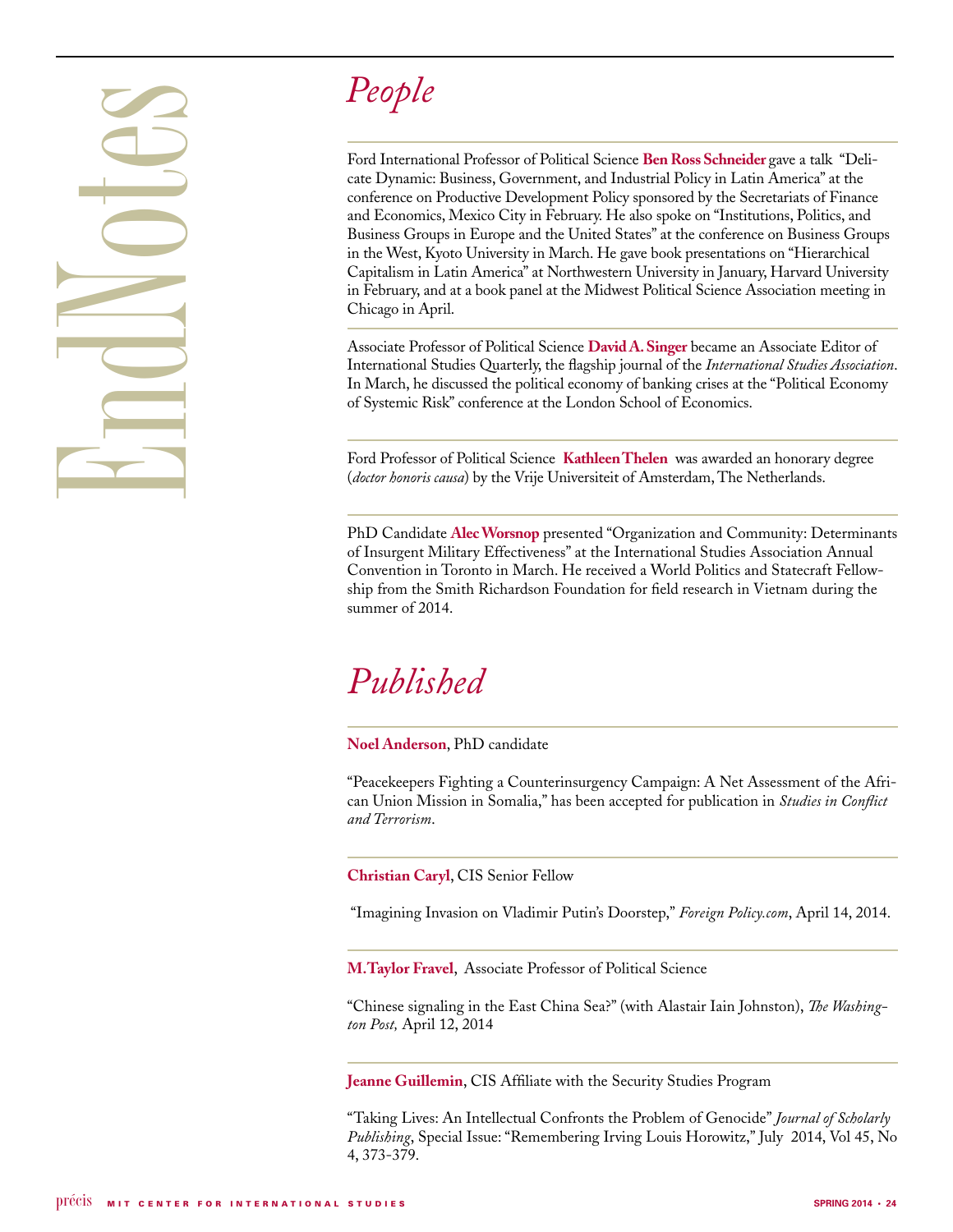**Peter Krause,** SSP Alumnus

"The Structure of Success: How the Internal Distribution of Power Drives Armed Group Behavior and National Movement Effectiveness," *International Security* 38, no. 3 (Winter 2013/2014), 72–116.

**Sameer Lalwani**, PhD Candidate

*Countering Others' Insurgencies: Understanding U.S. Small–Footprint Interventions in Local Context* (Santa Monica, CA: RAND, 2014).

**Christine M. Leah** Stanton Nuclear Fellow (with Robert Ayson),

"Missile Strategy in a Post–Nuclear World," *Journal of Strategic Studies* 37, no. 2 ( January 2014).

"Let Asia Go Nuclear," with **Harvey M. Sapolsky**, *National Interest*, April 14, 2014.

"U.S. Military Assistance to India: Building Partner Capacity?" Policy Report, S. Rajaratnam School of International Studies, Nanyang Technological University, Singapore, 2014.

### **Nicholas Miller**, PhD Student

"Nuclear Dominoes: A Self-Defeating Prophecy?" *Security Studies* 23, no. 1 (Spring 2014), 33–73.

**Vipin Narang**, Assistant Professor of Political Science

"Why India must stay the nuclear hand," *The Indian Express*, April 12, 2014.

**Mansour Salsabili**, Research Fellow

 "Leave Iran's Missiles Out of Nuclear Talks," *Bulletin of the Atomic Scientists*, March 16, 2014.

**Harvey M. Sapolsky**, Political Science Professor Emeritus

"Questions to Ask as we Shrink the Defense Industrial Base," *The CIP Report*, April 2014, 10–11.

and Eugene Gholz, "End of the Line," *The National Interest*, February 5, 2014.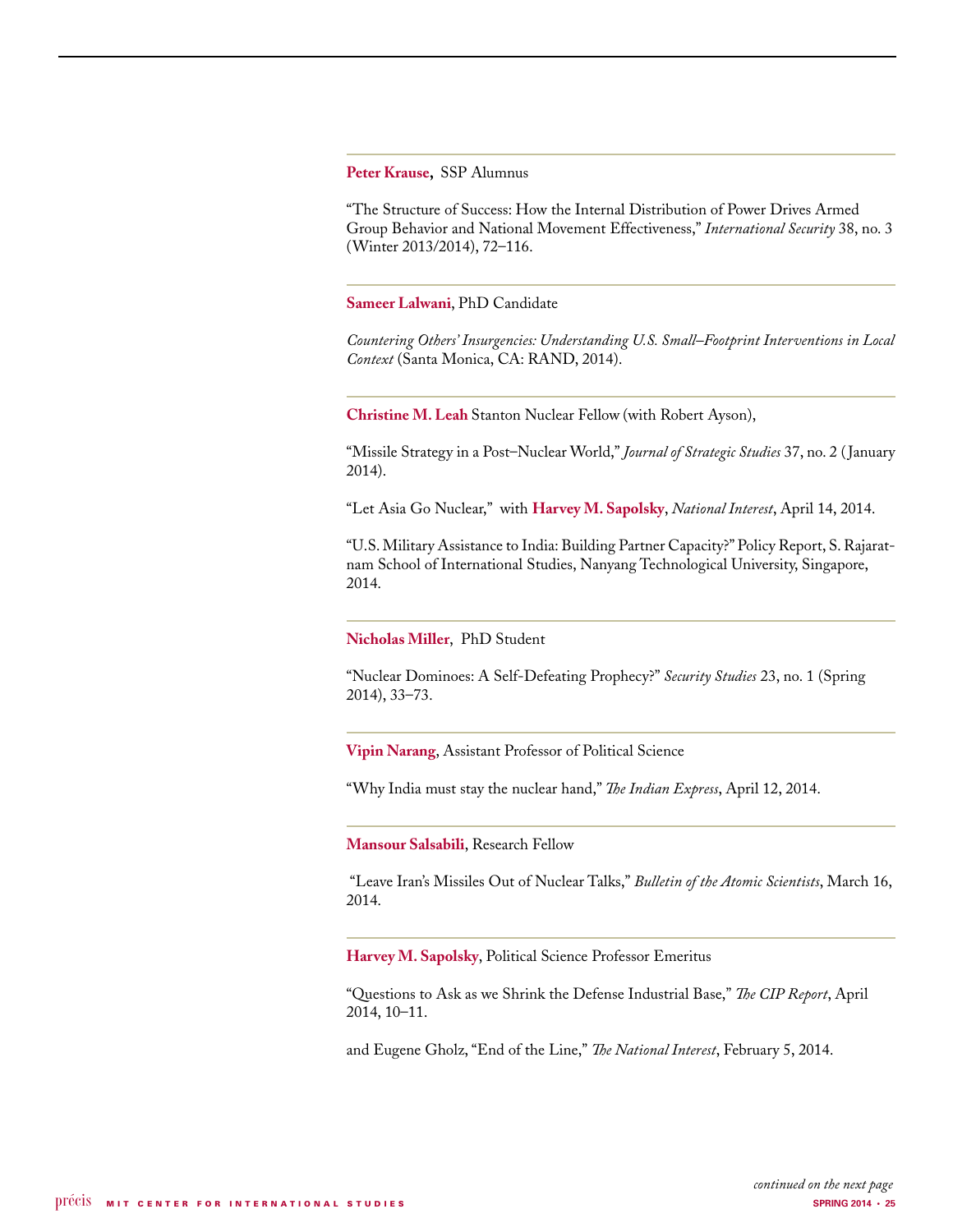## EndNotes

**Paul Staniland**, SSP Alumnus

*Networks of Rebellion: Explaining Insurgent Cohesion and Collapse (Ithaca, N.Y.: Cornell University Press, 2014).*

**Kathleen Thelen** Ford Professor of Political Science

*Varieties of Liberalization and the New Politics of Social Solidarity* (New York: Cambridge University Press, 2014).

**Jim Walsh**, SSP Research Associate

"Crimes Against Humanity: Why We Must Never Become Numb To The Phrase," *WBUR: Cognoscenti*, February 21, 2014.

"The Ukrainian Paradox," *WBUR: Cognoscenti*, March 21, 2014.

"When Your Work Suddenly Comes Home," *WBUR: Cognoscenti*, April 17, 2014.